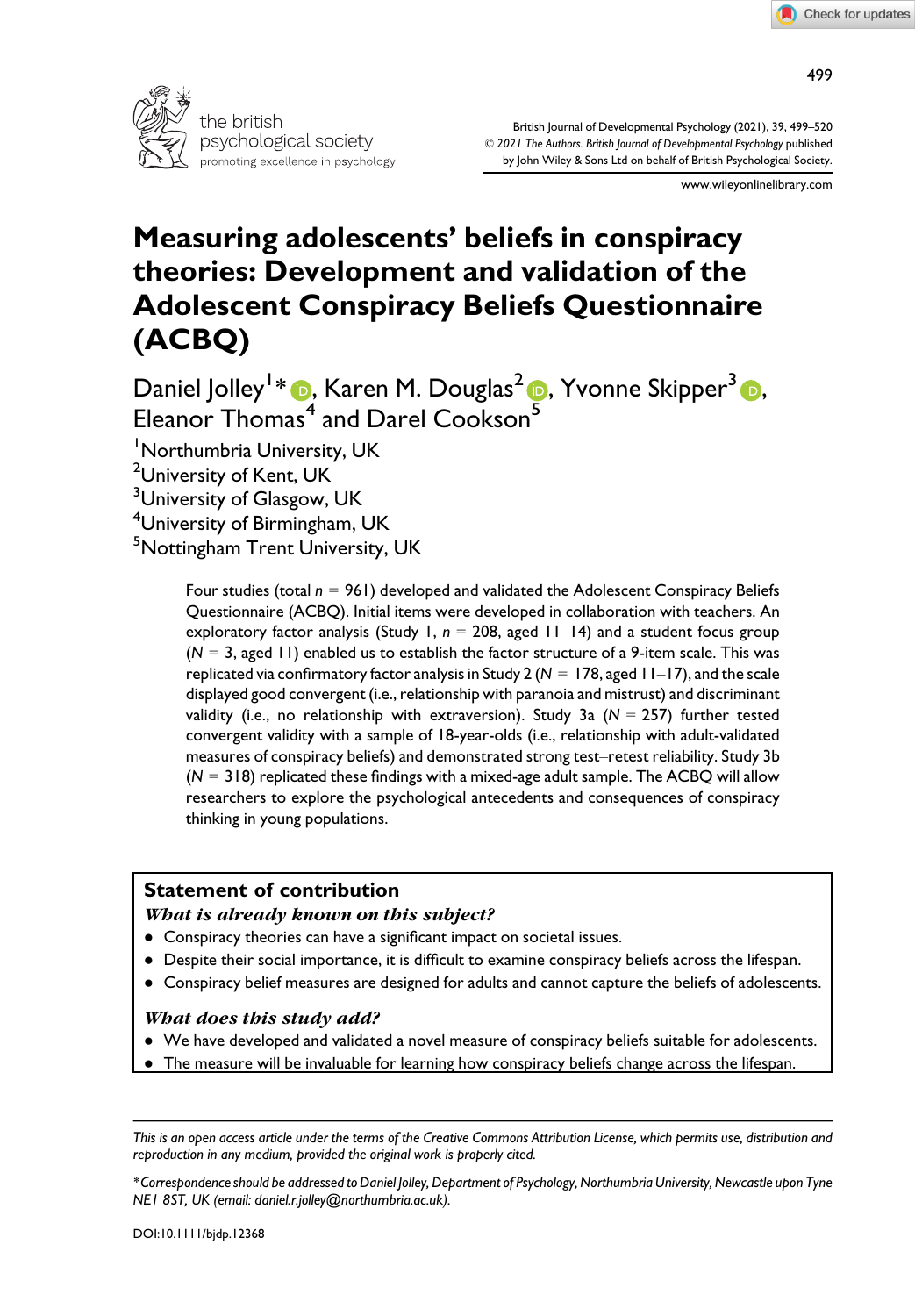# **Background**

Conspiracy theories are abundant on social media and the internet (Vosoughi, Roy, & Aral, 2018), ranging from those that are implausible to most people (e.g., that lizard aliens control the world) to those that people tend to find appealing (e.g., that governments spy on citizens). Around 60% of British people believe in at least one conspiracy theory (YouGov, 2019), and in an effort to explain this popularity, research on the psychology of conspiracy theories has grown significantly in recent years (Douglas & Sutton, 2018). However, this research to date has focused only on adult samples, and no studies have examined conspiracy beliefs amongst younger people. This is an important oversight because it means that we cannot know when and how conspiracy beliefs develop and how they may change as young people mature. This lack of research is perhaps understandable given that existing quantitative measures of conspiracy beliefs designed for adults cannot adequately capture the emerging conspiracy beliefs of younger people. The language in these measures is often too complex for a young audience. Such measures also often ask about events that are unlikely to be familiar to adolescents (e.g., the death of Diana, Princess of Wales), and the content may be upsetting (e.g., assassination and terrorism). It is therefore vital to develop a measure specifically targeted at young people which is easy to understand, familiar, and that considers the potential emotional impact of conspiracy theories. The current research therefore developed and validated a conspiracy belief questionnaire suitable for adolescent populations.

Conspiracy theories are explanations for events that implicate secretive and powerful groups who cover-up information to suit their interests (Douglas, Sutton, & Cichocka, 2017). Conspiracy theories tend to flourish in times of societal crisis (van Prooijen & Douglas, 2017), during which people need to make sense of a chaotic world (Franks, Bangerter, Bauer, Hall, & Noort, 2017). However, it is not clear whether conspiracy theories satisfy this, or other psychological needs (see Douglas et al., 2017). Instead, they appear to have a range of negative consequences, including reducing engagement with politics and climate-friendly behaviour (Jolley & Douglas, 2014a), increasing the likelihood that people engage in everyday crimes (Jolley, Douglas, Leite, & Schrader, 2019), and leading to disengagement in the workplace (Douglas & Leite, 2017). Conspiracy theories can also impact health behaviours, such as reducing people's intentions to vaccinate (Jolley & Douglas, 2014b), and their intentions to engage in other behaviours to stop the spread of diseases (e.g., COVID-19, Biddlestone, Green, & Douglas, 2020). Furthermore, conspiracy theories can fuel intergroup conflict and prejudice (Kofta, Soral, & Bilewicz, 2020), which can even generalize to other groups who are not involved in the alleged conspiracies (Jolley, Meleady, & Douglas, 2020).

Despite their significance, it is currently difficult to examine conspiracy beliefs across the lifespan. All of the existing research on conspiracy theories has been conducted with adult participants, which severely limits our understanding of how conspiracy beliefs emerge and evolve over the lifespan. There are good reasons to examine conspiracy beliefs in younger people. Specifically, stress is more common in adolescence than at other periods (Arnett, 1999). Adolescence is also characterized by perceived social vulnerability and threat (Bird, Waite, Rowsell, Fergusson, & Freeman, 2017). Furthermore, during middle adolescence (aged 13–15), young people are less likely to rely on emotion regulation strategies than at other points in their life (Zimmermann & Iwanski, 2014). Such low reliance on emotion regulation has been identified as a risk factor for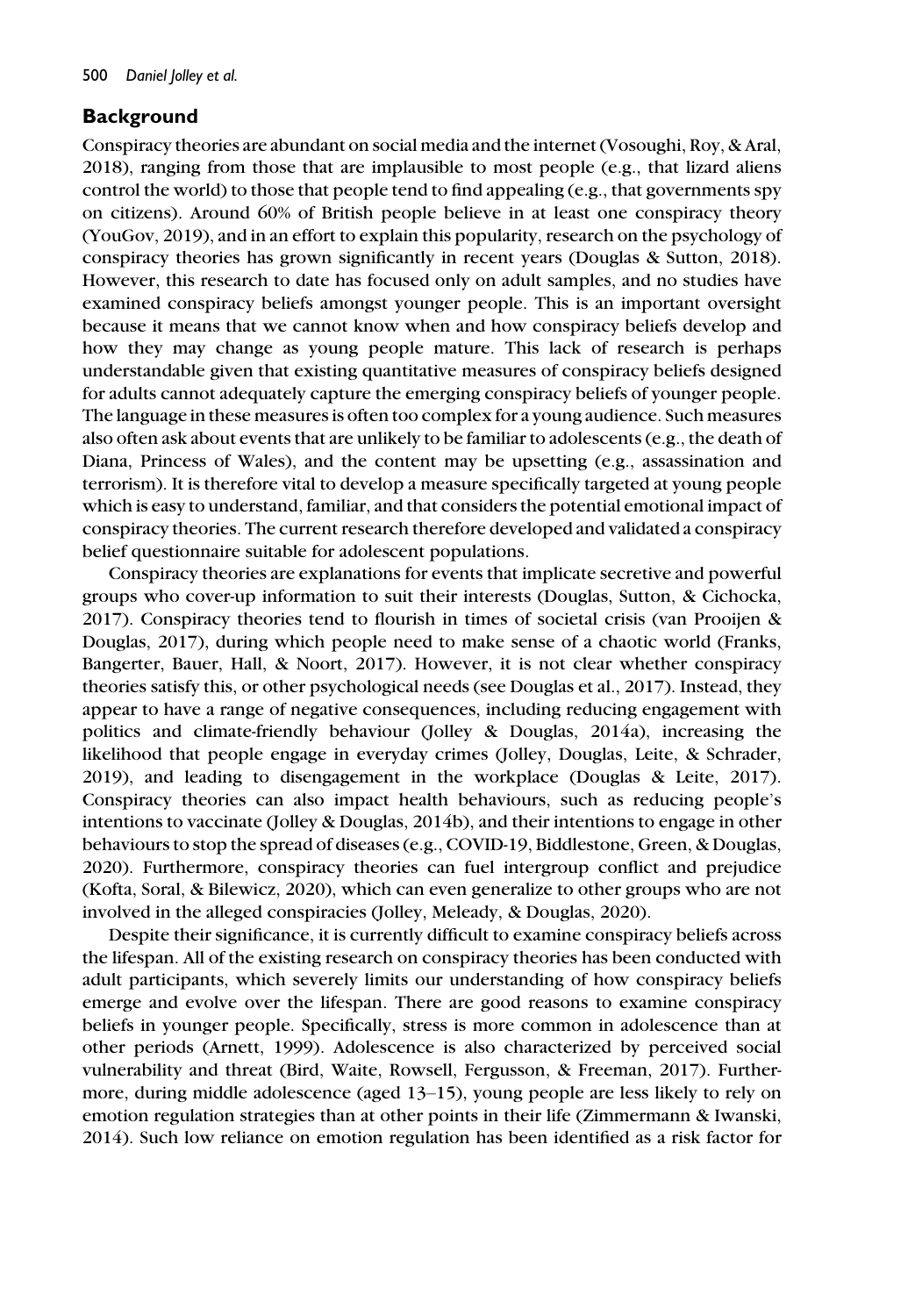general and social anxiety in adolescence (Lougheed & Hollenstein, 2012), and existential factors such as these are associated with conspiracy beliefs in adults (see Douglas et al., 2017). Adolescence is also a time where young people are developing into new roles within their families, communities, and wider society (Gowers, 2005). This increasing awareness of the broader social world and the uncertainty of their place within it may make adolescents more likely to be drawn to conspiracy theories. To date, however, without a focus on young people, such important questions have been neglected in research on conspiracy theories.

A significant barrier to studying conspiracy beliefs in adolescents is that questionnaires to measure conspiracy beliefs have, to date, been designed with only adults in mind. Some scales ask about events that are likely to be unfamiliar to young people, and others measure belief in complex abstract notions of conspiracy which are also likely to be challenging for younger people to understand (e.g., governments use mind-control technologies to control the population; Brotherton, French, & Pickering, 2013; Imhoff & Bruder, 2014). Others use items that are less suitable for a younger audience due to sensitive or potentially upsetting content (e.g., governments involved in the distribution of illegal drugs, Swami, Chamorro-Premuzic, & Furnham, 2010) and some use language that is too complex (e.g., 'The power held by heads of state is second to that of small, unknown groups who really control world politics', Brotherton et al., 2013). Taken together, existing measures are therefore less than ideal for measuring conspiracy beliefs amongst younger people.

#### The current research

Considering the importance of exploring the psychological antecedents and consequences of conspiracy theorizing in society, it is vital to develop a measure that is suitable for younger populations. In the current research, we developed and validated the Adolescent Conspiracy Belief Scale (ACBQ) in four studies. Study 1 involved bringing together current adult measures of conspiracy beliefs and working with a panel of experienced secondary school teachers to narrow these down and modify any which were thought to be inappropriate for young people. After modification, the items were tested with young people to examine the factor structure using exploratory factor analysis (EFA). Qualitative feedback was provided on the measure during a focus group. Study 2 was designed to replicate the factor structure through confirmatory factor analysis (CFA) with a further sample of young people and to examine the convergent and discriminant validity of the scale. Studies 3a and 3b provided an additional test of convergent validity with an adult sample and also allowed us to explore test–retest reliability of the ACBQ. In each study, we also examined whether there were age group differences in conspiracy beliefs. Studies have shown that middle adolescence is characterized by increased emotional instability (Soto, John, Gosling, & Potter, 2011), which increases rates of anxiety during this period (Lougheed & Hollenstein, 2012). Conspiracy beliefs may develop during this period of emotional instability. However, developmental trends in conspiracy beliefs have never been examined. We report all measures, manipulations, and exclusions in these studies either within the text or a footnote. Each study was conducted in accordance with the British Psychological Society Code of Ethics and Conduct and received ethical approval from the relevant university ethics panel.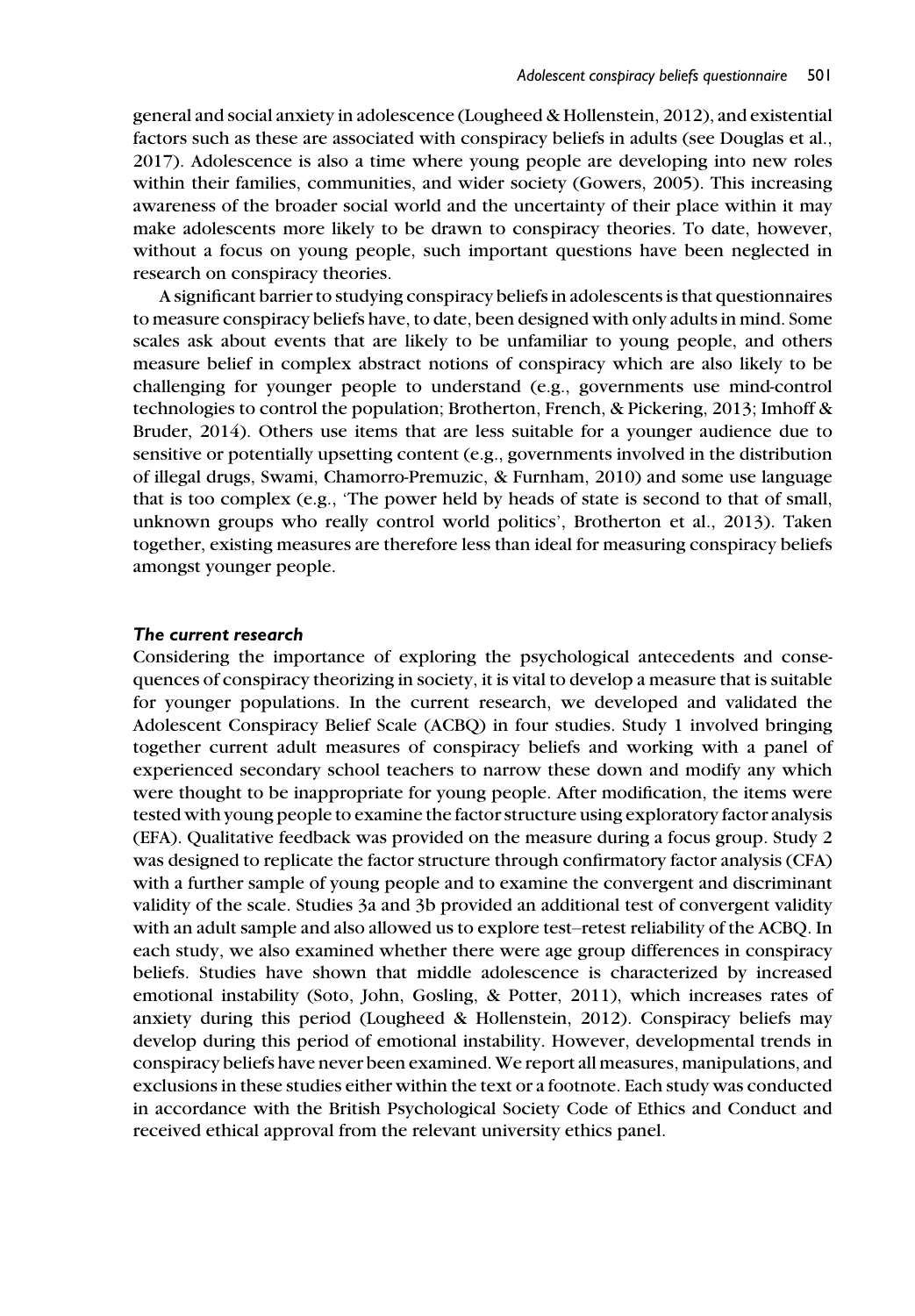# STUDY 1

In Study 1, we reviewed existing questionnaires that measure conspiracy beliefs in adults and developed a long list of potential items suitable for the ACBQ. These items were then presented to, and discussed with, a panel of experienced secondary school teachers in a face-to-face meeting. Following this discussion, items were refined or removed. British school students in Years 7 and 9 (ages 11–12 and 13–14) were then invited to complete the preliminary items for inclusion in the ACBQ and the factor structure, and internal consistency of the scale was examined. A focus group with Year 7 students was also conducted to gain qualitative feedback on the measure, which helped to ensure that the wording of the items was appropriate for our youngest participants. We then examined age differences in responses to the ACBQ.

# Method

# **Participants**

Initially, 216 young people were recruited from a secondary school in the Midlands, UK. However, eight participants indicated at the end of the survey that they would like their data not to be included in the analysis, and they were therefore removed. Of the final sample ( $n = 208$ ), 110 were recruited from Year 7 (age 11–12) and 98 from Year 9 (age 13–14). There were 103 girls, 94 boys, and 11 who did not say, with a mean age of 12.59  $(SD = 1.12)$ . Two hundred and two (97%) indicated that English was their first language and that they were born in the UK.<sup>1</sup> See Table 1 for a specific breakdown of participants per group. The focus group that took place after the survey completion comprised of three young people (one girl and two boys, all aged 11, who were British).

# Materials and procedure

To create our initial pool of items, we began by listing the existing adult measures of conspiracy belief published up until 2018. After compiling 133 items from 14 existing questionnaires that measure conspiracy belief in adults, each item was reviewed independently by the first three authors. During a team discussion where each item and our comments were reviewed, an item was either kept without change, modified (e.g., due to complex language), or removed (e.g., due to repetition; examples can be found in the Supporting Information). A pool of 60 items remained as an outcome of this process. These items represented conspiracy theorizing (e.g., both specific to a theory such as concerning the Apollo moon landing, or broader such as the proposal that governments are involved in secret plots and schemes) and included both positive and negatively worded items. These 60 items were then given to an independent panel of teachers in December 2018, who were experienced secondary school teachers based in a town in the Midlands, UK ( $N = 3$ ). We discussed each item and either a) removed items that the teachers identified as being unclear, potentially upsetting, or where they did not believe that students would know of the conspiracy (e.g., the financial crash of 2008) or b)

 $^1$  In each study, a non-parametric t-test (Kruskal–Wallis) demonstrated that there were no differences between participants with English as their first language (vs. first language was not English) on their ACBQ scores. This provides initial evidence that participants' first language did not impact comprehension.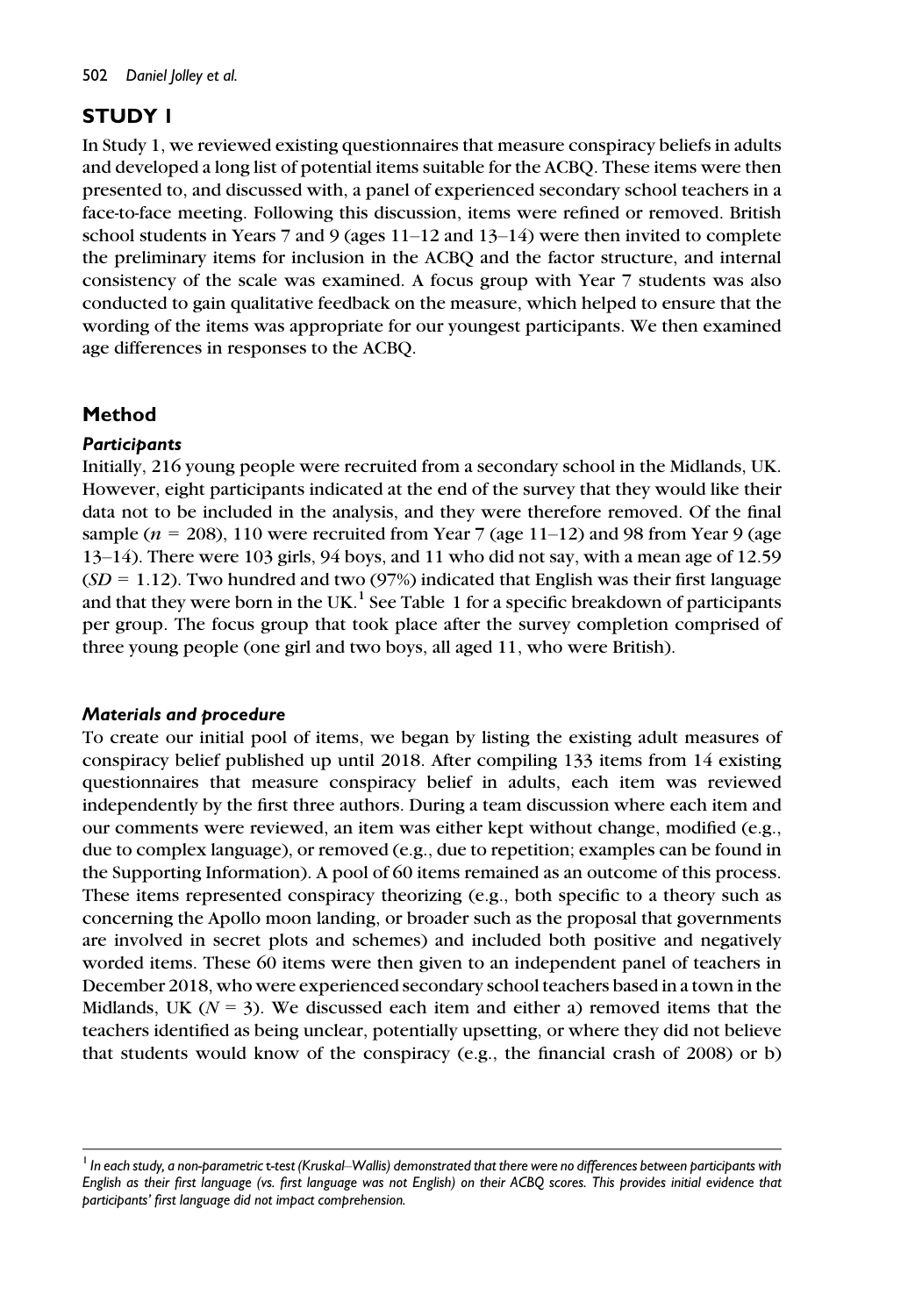| Year<br>groups<br>(UK) | Size | $M_{\text{age}}$ (SD) | Age range | Genders                                        | First language | UK born     |
|------------------------|------|-----------------------|-----------|------------------------------------------------|----------------|-------------|
|                        | 110  | 11.63(0.48)           | $11-12$   | 56 girls, 46 boys,<br>8 who rather not say     | 98% English    | 96% UK born |
| 9                      | 98   | 13.66(0.48)           | $13 - 14$ | 47 girls, 48 boys,<br>and 3 who rather not say | 96% English    | 96% UK born |

**Table 1.** Demographic characteristics of the young people in Study 1 ( $n = 208$ )

modified the language and the item was retained (example discussions and decisions can be found in the Supporting Information, Table S1). From this meeting, 36 items remained. These were tested on the sample of young people to explore the factor structure.

Parents/guardians provided (opt-in) informed consent. Data collection took place in a school IT classroom, and before beginning the questionnaire, the participants also gave their verbal assent. Participants responded to each item on a seven-point scale, with anchors 1 (strongly disagree) and 7 (strongly agree). Items were computed so that higher values represent greater belief in conspiracy theories. At the end of the study, the participants were asked to re-confirm that they were happy for their data to be used in the analysis. We then thanked them for their time, verbally debriefed them, and provided a written debrief for their parents/guardians. We also asked the participants to indicate if they would like to provide feedback during a focus group. Sixty-eight (33% of the sample) indicated they would be happy to provide further feedback, and three were chosen by a teacher to be involved in the focus group. During the focus group, which lasted 20 min, the participants were asked 10 questions about their experiences in answering the ACBQ (e.g., 'Was there anything in the questions that you had not heard of?', 'Did the rating scale make sense (i.e., from "strongly disagree" to "strongly agree")', 'Do you think answering questions like that would upset some kids'). At the end, the three participants were given an additional debrief sheet and thanked for their time.

## Results and discussion

#### Focus group

Comments from the focus group were transcribed, and the content was reviewed by the team. Thematic analysis or another analytic strategy was not used as the aim of the focus group was to ensure that young people understood the questions and that they were not upset by any items. The participants indicated that the rating scale made sense to them and that they enjoyed completing the questionnaire on a computer (as opposed to hypothetically completing the questionnaire on paper). They also felt that the content of the questionnaire would not be upsetting to others in their age group (Year 7). However, they felt that some items were outdated (e.g., the participants said that they did not know who John F. Kennedy (JFK) was) and some words were confusing (e.g., 'manipulate'). They also noticed some items were about the same topic (e.g., aliens), and they found themselves reconsidering their answers when repeatedly asked.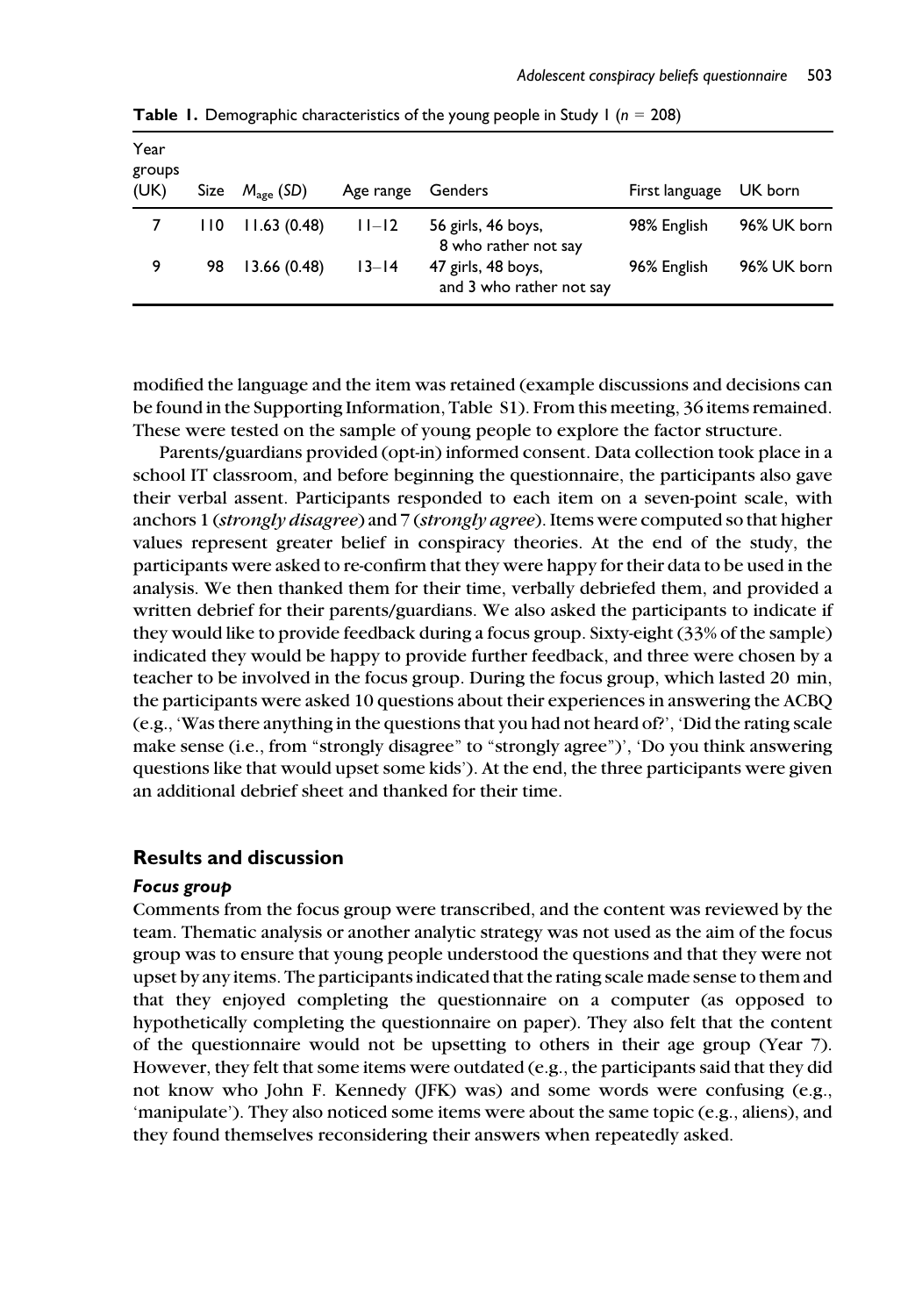#### Factor analysis

EFA using principal axis factoring method was then conducted on the 36 items that comprised the preliminary ACBQ. The ratio of participants to items was six, which falls within the rule of thumb of five to 10 respondents to each one item for EFA (Comrey & Lee, 1992). Based on the scree plot, an eight-factor solution was initially extracted. Although they had been reverse-coded, all negatively worded items were shown to load onto a single factor. There was no clear conceptual grouping to these items other than the negative valence, so this factor was dropped (Greenberger, Chen, Dmitrieva, & Farruggia, 2003). Moreover, three items loaded onto the same factor where there was also no clear conceptual grouping ('Some viruses and diseases are spread on purpose by terrorist groups'; 'The European Union tried to take control of the UK'; 'Work bosses sometimes manipulate their workers to benefit themselves'), and so these items were also dropped. We then re-ran the EFA on the remaining 31 items. The significance of Bartlett's Test of Sphericity,  $\chi^2(465)$  = 3,405.596, p < .001, and the size of the Kaiser–Meyer–Olkin measure of sampling adequacy,  $KMO = .92$ , showed that the 31 items had an adequate common variance for factor analysis (Tabachnick & Fidell, 2007).

Six factors emerged with Eigenvalues larger than  $1.00<sup>2</sup>$  The six-factor solution explained 62.23 of the total variance. Promax oblique rotation was used based on the assumption that the factors should be related to one another. Following the rotation, the first factor accounted for the largest variance. To determine acceptable factors, the minimum eigenvalue of a factor must be one, and there must be a minimum of three items loading on each factor (Costello & Osborne, 2005; Tabachnick & Fidell, 2007). Item selection was based on the following criteria (see Tabachnick & Fidell, 2013): (1) If an item loaded below .63 on a factor (where  $> 0.63$  is classed as a very good loading), it was removed, and (2) no cross-loads on another factor at around .32 or higher, otherwise it was discarded. As a result, four factors and 14 items remained (see Table 2 for the 14 items).

To explore the factor structure further, a parallel analysis of 1,000 data sets using a 95% cut-off was conducted (O'Connor, 2000). The first six eigenvalues extracted from the simulated data sets were equal to or less than  $1.92, 1.77, 1.67, 1.59, 1.52,$  and  $1.46$ , respectively. In the data set itself with 31 items, only the first three eigenvalues of 11.72, 1.96, and 1.84 exceeded chance values. The fourth factor (1.54) was below the simulated data. On inspection, the fourth factor focused on conspiracy theories involving aliens (e.g., Area 51), whereas the other three factors focused on more generic notions of conspiracy (see Brotherton et al., 2013). Since the alien conspiracy theories did not fit with the overall theme of the other factors, and the parallel analysis found that this factor did not exceed chance values, this factor was also dropped.

Considering that the scale was intended for use with young people where we aimed for a short measure, we then inspected the retained factors to ensure that the items were suitable. When inspecting factor 1, the research team agreed that item  $\#1$  was likely to be confusing as there is no clear conspirator and #2 and #4 were worded very similarly. Acting on the comments from the focus group in which the Year 7 participants were confused by poorly worded items and items being similar, #1 and #4 were therefore removed. We also changed the word 'manipulate' in item #10 to 'control' since the participants in the focus group found the word 'manipulate' to be confusing. Although we believed all items to be suitable at the time of data collection, this feedback from the participants highlights the importance of considering qualitative feedback alongside the

 $2$  The scree plot (based on the EFA with 31 items) can be found in the Supporting Information (Figure S1).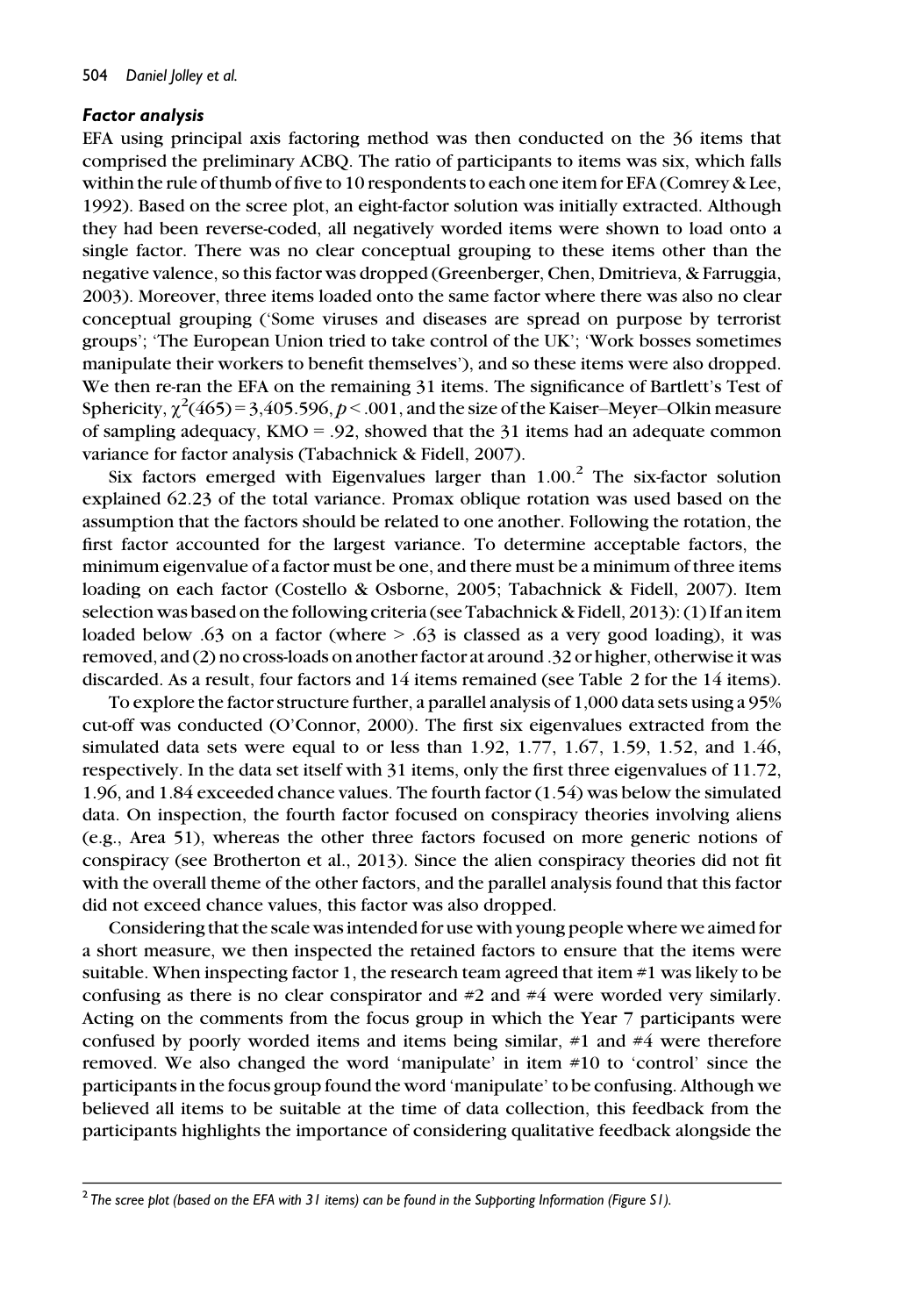|   |                                        |                                                                                                                                 | Factor     |     |            |      |
|---|----------------------------------------|---------------------------------------------------------------------------------------------------------------------------------|------------|-----|------------|------|
| # | <b>OBO</b>                             | ltem                                                                                                                            |            |     |            | 4    |
|   |                                        | h about events is often kept secret from the public<br>The real trut                                                            | 869        |     |            |      |
|   | <b>ACBO</b>                            | The government deliberately hides important information from the public $\,$                                                    | <b>767</b> |     |            |      |
|   | <b>ACBO</b>                            | The government monitors people in secret                                                                                        | 706        |     |            |      |
|   |                                        | The government often changes, makes up or hides evidence from the public                                                        | 706        |     |            |      |
|   | ACBQ <sub>3</sub>                      | Some political groups have secret plans which are not good for society                                                          | 675        |     |            |      |
|   | ACBQ 4                                 | Some diseases have been created by the government to be used as weapons                                                         |            | 774 |            |      |
|   | ACBQ 5                                 | The government often knows about terrorist attacks and lets them happen                                                         |            | 739 |            |      |
|   | ACBQ6                                  | Governments have deliberately spread diseases in certain groups of people                                                       |            | 591 |            |      |
|   | ACBQ.                                  | Secret groups control people's minds without them knowing                                                                       |            |     |            |      |
|   | ACBQ 8                                 | eties control politicians and other leaders<br>Secret soci                                                                      |            |     | 706<br>575 |      |
|   | <b>ACBO9</b>                           | eties influence many political decisions<br>Secret soci                                                                         |            |     | 668        |      |
|   |                                        | isited earth and governments cover this up<br>Aliens have v                                                                     |            |     |            | 846  |
|   |                                        | in the USA, there is a secret base that contains evidence of aliens coming to earth<br>In "Area 51"                             |            |     |            | .798 |
|   |                                        | The government have hidden evidence about the existence of aliens                                                               |            |     |            | 779  |
|   | Note. $I = G$ overnment secrets. $2 =$ | Government complicity in violence. $3 =$ Secret Societies. $4 =$ Aliens. Bold type represents the items in the finalized 9-item |            |     |            |      |

Table 2. ACBQ items and factor loadings obtained with exploratory factor analysis (EFA) including 14-items and the finalized 9-item scale (in bold) in Study 1 **Table 2.** ACBQ items and factor loadings obtained with exploratory factor analysis (EFA) including 14-items and the finalized 9-item scale (in bold) in Study 1<br>(n = 208)

ACBQ.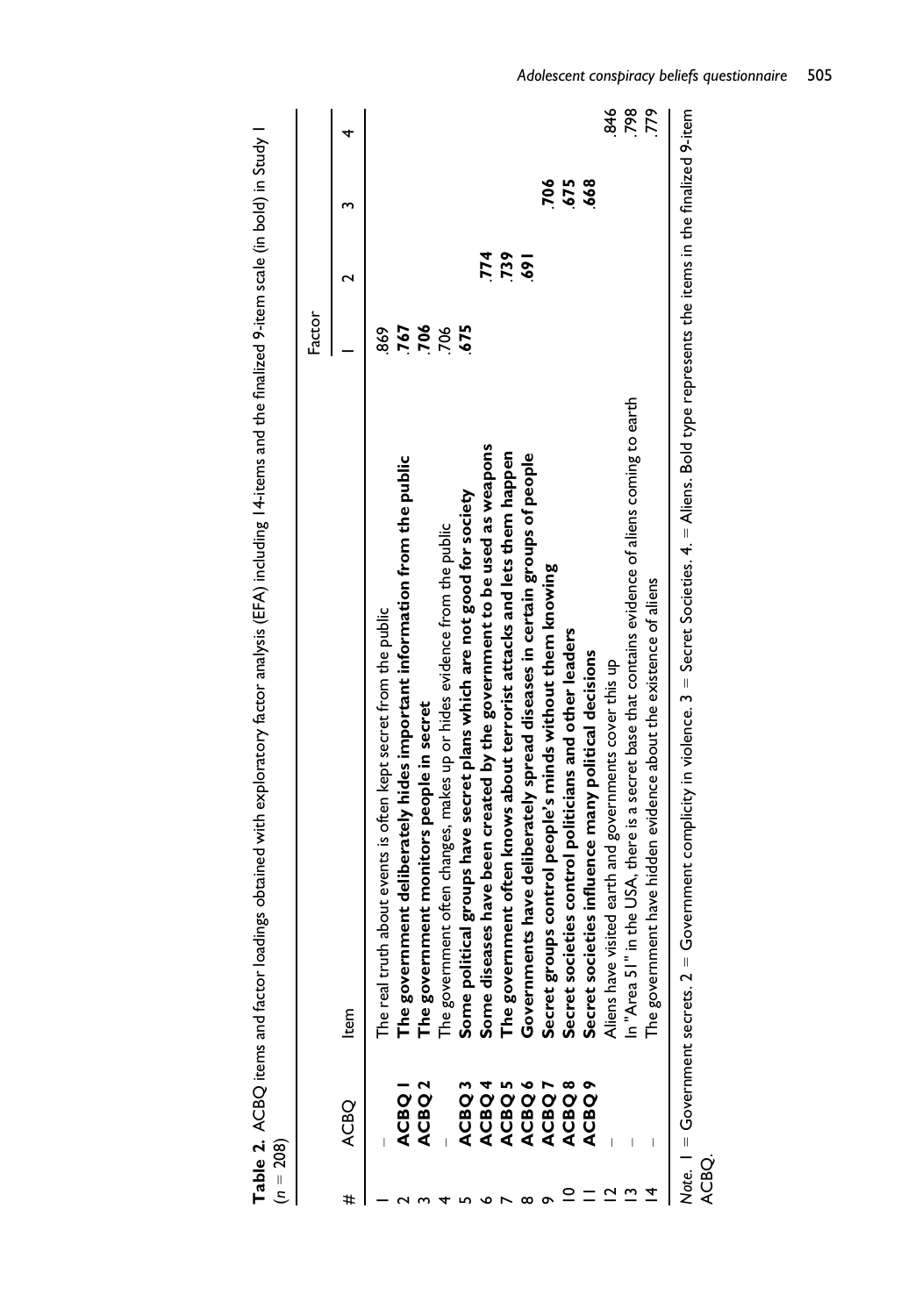| $(1)$ ACBQ $(9$ -items)                                               | .88*** | $81***$  | $81***$  |
|-----------------------------------------------------------------------|--------|----------|----------|
| (2) Government secrets (Factor 1)                                     |        | $.61***$ | $.66***$ |
| (3) Government violence (Factor 2)<br>(4) Secret societies (Factor 3) |        |          | 59***    |
|                                                                       |        |          |          |

**Table 3.** Correlations between each of the factors and the overall mean (ACBQ) in Study 1 ( $n = 208$ )

Note.  $***b < .001$ .

EFA. We re-ran the EFA with the two items omitted and a similar factor structure was reported (although two new items were now included in the sub-scales, see Supporting Information, Table S2). However, as the factor loadings were stronger in the previous EFA (with 31 items), we finalized the 9-item ACBQ based on those factor loadings.

At this point, there were three factors, each containing three items (see Table 2, in bold for the 9 items retained) that reflect underlying aspects of conspiracy theorizing (see also Brotherton et al., 2013). Factor 1 included items focusing on government secrets  $(\alpha = .71)$ . Factor 2 reflected conspiracy theories about government complicity in violence  $(\alpha = .75)$ . Finally, Factor 3 included items that focused on secret societies ( $\alpha = .70$ ). On further inspection, correlations between each of the factors were positive and moderate to strong, and each factor was strongly correlated with the overall mean of the scale ( $\alpha$  =  $.85, M = 3.73, SD = 1.20$ , as shown in Table 3. Since the internal reliability was stronger when all items were considered as one scale than for each factor separately, and since each factor was positively correlated with the others, the three factors were combined to make a stronger unidimensional scale. The underlying factors being treated as one unidimensional measure is similar to adult conspiracy theory measures (Brotherton et al., 2013). In sum, the 9-item scale was shown to have very good internal consistency and provides a measure that represents conspiracy beliefs in young people.

#### Comparison of ACBQ means

We then explored whether there were any differences between younger (Year 7, aged 11– 12) and older (Year 9, aged 13–14) participants. To do so, we assessed measurement invariance of the 9-item structure using a multi-group CFA (MSCFA). First, we examined configural invariance, followed by metric invariance and then scalar invariance (see Van de Schoot et al. (2012) for an outline of the process). We inspected the changes in model fit statistics; however, as  $\Delta \chi^2$  is sensitive to sample size, Cheung and Rensvold (2002) suggest that invariance can be concluded if  $\Delta CFI \leq .01$ , and  $\Delta SRMR \leq .01$  or  $\Delta RMSEA \leq$ .015. As shown in Table 4,  $\Delta$ CFI,  $\Delta$ SRMR, and  $\Delta$ RMSEA were within thresholds, which demonstrates metric and scalar invariance across ages.

As we found evidence of measurement invariance, a comparison of the ACBQ means was conducted. We found that participants in Year 9 (aged  $13-14$ ) had a significantly higher belief in conspiracy theories ( $M = 4.03$ ,  $SD = 1.05$ ) compared with participants in Year 7 (aged 11–12,  $M = 3.47$ ,  $SD = 1.27$ ),  $t(206) = 3.480$ ,  $p = .001$ ,  $d = 0.48$ . This provides an initial indication that conspiracy theorizing might be heightened for older than younger adolescents.

In summary, after developing a long list of potential items suitable for a younger population with a panel of teachers, a 9-item factor structure was shown to be evident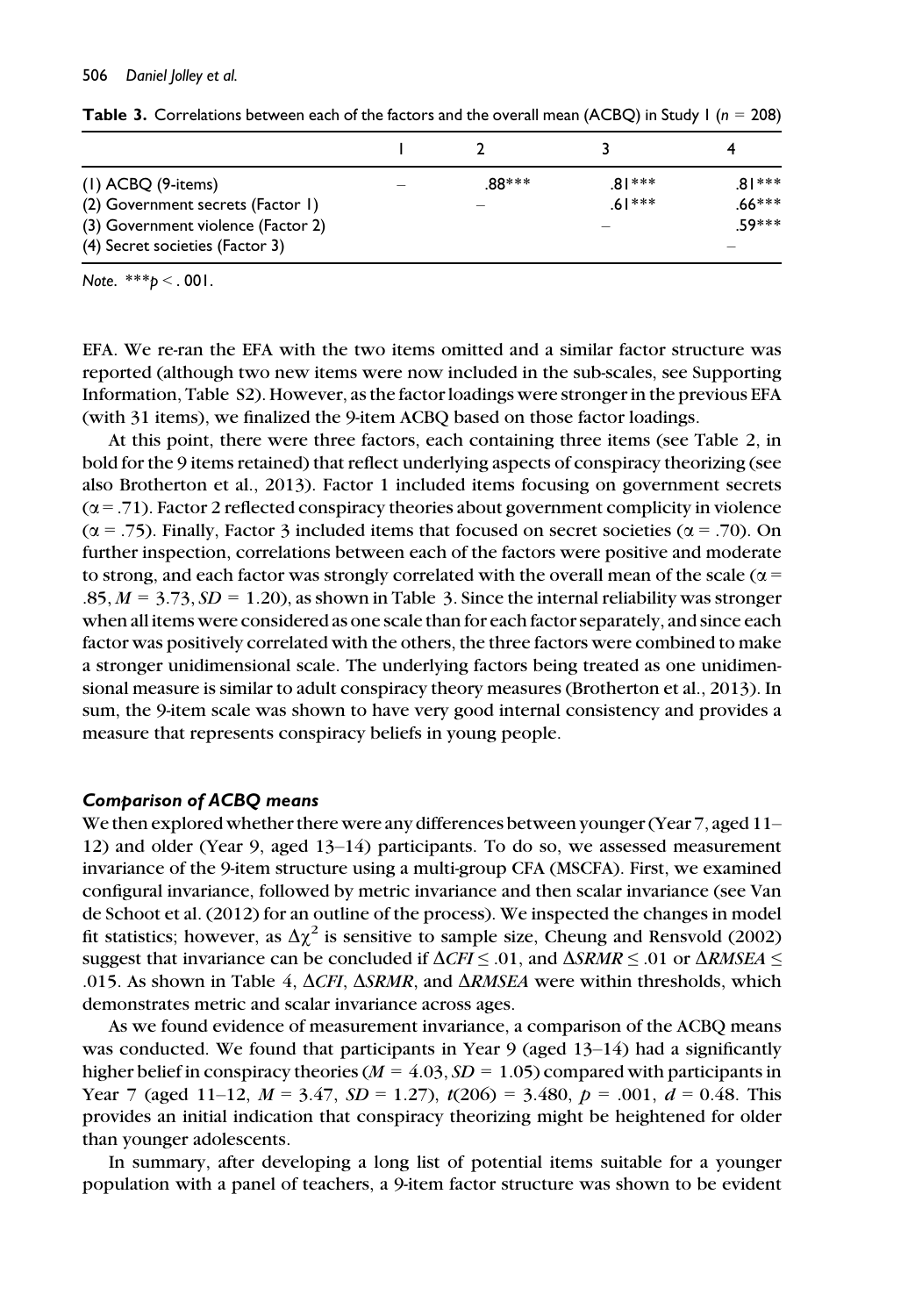|             | <b>2.2012(1,4,6) http://www.com/community.com/community.com/community.com/community.com/community.com/community.com/community.com/community.com/community.com/community.com/community.com/c</b> |                     |                      |                |          |            |               |                |                    |              |                 |
|-------------|-------------------------------------------------------------------------------------------------------------------------------------------------------------------------------------------------|---------------------|----------------------|----------------|----------|------------|---------------|----------------|--------------------|--------------|-----------------|
| Study       | Model                                                                                                                                                                                           | $\chi^2$ (df)       | 5                    | <b>RMSEA</b>   | SRMR     | Comparison | $4x^2$ (df)   | 4CFI           | <b>ARMSEA</b>      | <b>ASRMR</b> | Decision        |
| Study       | <b>ACBO</b>                                                                                                                                                                                     |                     |                      |                |          |            |               |                |                    |              |                 |
|             | Model I: Configural invariance                                                                                                                                                                  | 108.567 (52)        | ୡ                    | 073            | ρÓ       |            |               |                |                    |              |                 |
|             | Model 2: Metric invariance                                                                                                                                                                      | 14.882(61)          | $\overline{6}$       | 065            | g        | Model I    | 6.315(9)      | S              | $\frac{80}{2}$     | ج            | Σe<br>Σ         |
|             | ပ္ပ<br>Model 3: Scalar invarian                                                                                                                                                                 | 37.362 (70)         | ଛ                    | 068            | န္       | Model 2    | 22.48 (9) *** | $\circ$        | $\frac{3}{2}$      | $\circ$      | λ<br>Σ          |
| Study 2     | ACBQ                                                                                                                                                                                            |                     |                      |                |          |            |               |                |                    |              |                 |
|             | Model I: Configural invariance                                                                                                                                                                  | 35.865 (78)         | ઝ                    | 065            | ర్ష      |            |               |                |                    |              |                 |
|             | Model 2: Metric invariance                                                                                                                                                                      | 50.505 (96)         | $\mathfrak{S}$       | 057            | 8        | Model      | 4.64 (18)     | ج              | $\frac{80}{5}$     | Q            | Σe<br>Σ         |
|             | ပ္ပ<br>Model 3: Scalar invarian                                                                                                                                                                 | (+)<br>コー<br>75.597 | S,                   | 056            | ర        | Model 2    | 25.092 (18)   | $\circ$        | $\overline{5}$     | جَ           | λ<br>Σ          |
| Study 3a/3b | <b>ACBO</b>                                                                                                                                                                                     |                     |                      |                |          |            |               |                |                    |              |                 |
|             | Model I: Configural invariance                                                                                                                                                                  | 276.198 (50)        | ᢛ                    | 89             | క        |            |               |                |                    |              |                 |
|             | Model 2: Metric invariance                                                                                                                                                                      | 293.136 (59)        | $\overline{\bullet}$ | $\overline{8}$ | $\infty$ | Model      | 6.938 (9)     | S              | $\frac{80}{5}$     | S            | <b>Met</b>      |
|             | ပ္ပ<br>Model 3: Scalar invarian                                                                                                                                                                 | 304.532 (68)        | ୡ                    | 078            | 8        | Model 2    | 1.396(9)      | $\overline{Q}$ | $\overline{0}$     | S            | N <sub>et</sub> |
|             | General                                                                                                                                                                                         |                     |                      |                |          |            |               |                |                    |              |                 |
|             | Model I: Configural invariance                                                                                                                                                                  | 541.848 (174)       | င္လ                  | ड              | వ        |            |               |                |                    |              |                 |
|             | Model 2: Metric invariance                                                                                                                                                                      | (189)<br>550.130    | S.                   | 058            | 8        | Model      | 8.282 (15)    | S              | $\frac{3}{2}$      | ج            | Σ<br>Σ          |
|             | ပ္ပ<br>Model 3: Scalar invarian                                                                                                                                                                 | 605.158 (204)       | S.                   | 059            | 8        | Model 2    | 55.028***     | S              | 8                  | S            | λ<br>Σ          |
|             | Real-world                                                                                                                                                                                      |                     |                      |                |          |            |               |                |                    |              |                 |
|             | Model I: Configural invariance                                                                                                                                                                  | 60.731 (28)         | 56                   | 345            | SO       |            |               |                |                    |              |                 |
|             | Model 2: Metric invariance                                                                                                                                                                      | 62.621 (35)         | 8                    | 037            | S.       | Model      | 1.89(7)       | ē              | 80o                | S            | Met             |
|             | ပ္ပ<br>Model 3: Scalar invarian                                                                                                                                                                 | 98.337 (42)         | æ                    | <b>980</b>     | 3        | Model 2    | 24.284 (7)*** | S              | $\overline{\circ}$ | S            | Not Met         |
|             | Note. ***p = .001. General = measure of general conspiracy theorizing. Real-world = measure of belief in real-world conspiracy theories.                                                        |                     |                      |                |          |            |               |                |                    |              |                 |

Table 4. Measurement invariance (configural, metric, and scalar) for each group comparison reported in Studies  $\vert$ , 2, and 3a/b  $\sf Table\ 4.$  Measurement invariance (configural, metric, and scalar) for each group comparison reported in Studies  $\sf I,2$ , and 3a/b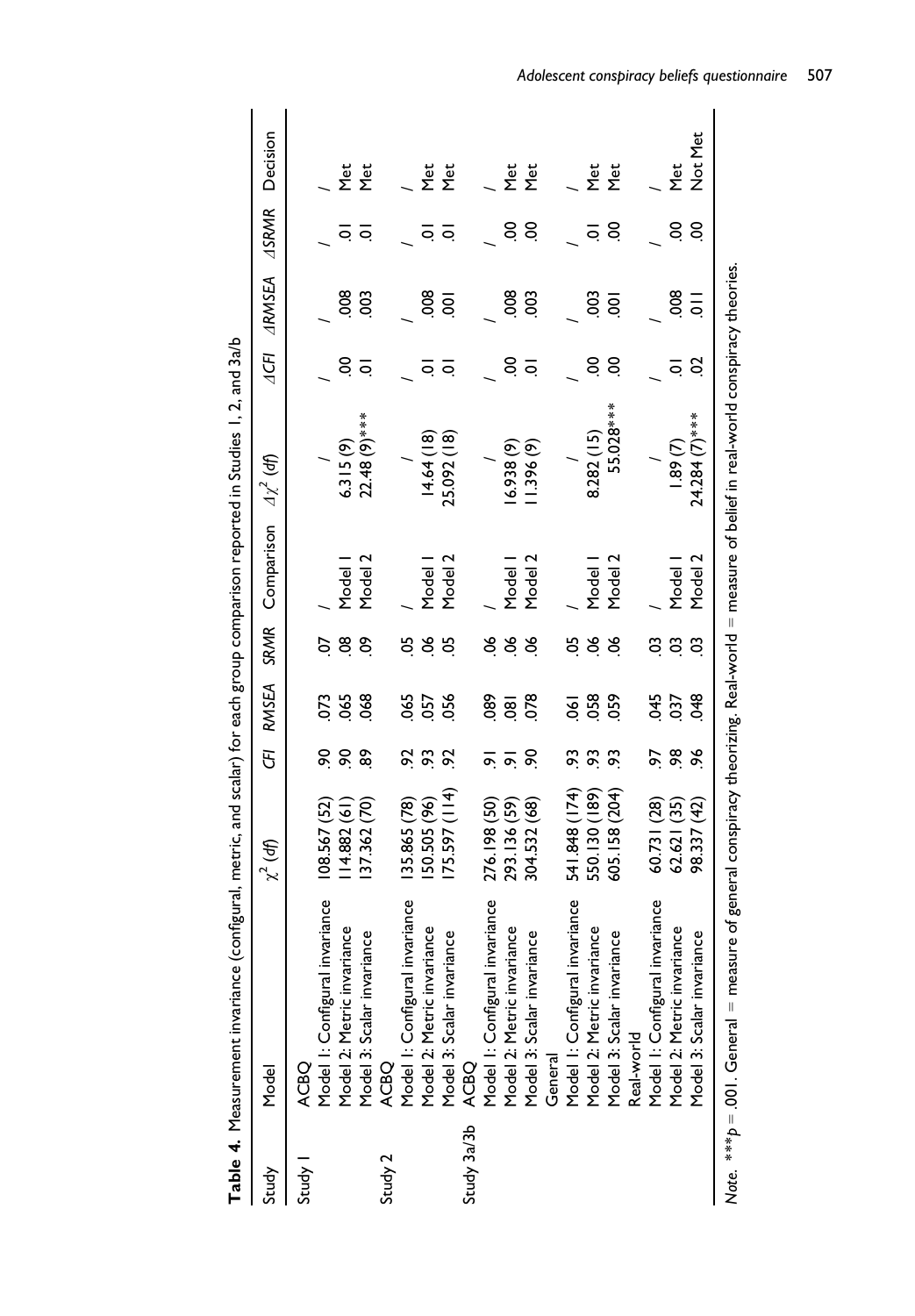during EFA. Insightful comments gained from a focus group with Year 7 students also helped shape the final questions included in the ACBQ. In Study 2, we examined the convergent and discriminant validity of the scale and endeavoured to replicate its factor structure.

# STUDY 2

Study 2 aimed to replicate the unidimensional factor structure of the ACBQ that was adopted in Study 1 through CFA and to examine both convergent and discriminant validity. Specifically, we examined the relationship between the ACBQ and other constructs (e.g., paranoia, mistrust in different contexts, extraversion), which have been shown in past research to correlate with conspiracy beliefs (i.e., paranoia, mistrust; Darwin, Neave, & Holmes, 2011; Goertzel, 1994; Kramer, 1994), or where no relationship has been shown to exist and there is no theoretical reason to predict such a relationship (i.e., extraversion, Brotherton et al., 2013; Goreis & Voracek, 2019). We also targeted a broader sample of adolescents from all stages of the UK national curriculum (also known as Key Stage) as opposed to just focusing on younger participants (i.e., aged 11–14 as in Study 1). In Study 2, therefore, we recruited a sample of participants from Key Stage 3 (aged  $11-14$ , Years  $7-9$ ), Key Stage  $4$  (aged  $14-16$ , Years 10 and 11), and Key Stage 5 (aged 16–17, Year 12 in our sample). We also conducted a comparison of ACBQ scores by age group (determined by Key Stage) to explore whether any age group differences existed.

# Method

## **Participants**

One hundred and seventy-eight young people were recruited from secondary schools in Scotland and the Midlands, UK. Participants were recruited from a broader sample from Key Stage 3 (aged 11–14), Key Stage 4 (aged 14–16), and Key Stage 5 (aged 16–17). All participants confirmed that their data could be used in the analyses. In total, there were 110 girls, 58 boys and 10 who did not want to say, with a mean age of 14.05 ( $SD = 1.77$ ). One hundred and forty-five of the participants (81.5%) indicated that English was their first language, and 146 (82%) said they were born in the UK. See Table 5 for a specific breakdown of participants per group.

#### Materials and procedure

As in Study 1, parents/guardians provided informed opt-in consent and participants also gave their verbal assent. Data collection took place in a school IT classroom. First, participants were asked to complete the 9-item ACBQ ( $\alpha$  = .90), which was developed in Study 1. Participants then completed a measure of paranoid thinking that is suitable for young people (Ronald et al., 2014), which included 14 items (e.g.,  $\dot{\rm{I}}$  need to be on my guard against others',  $\alpha$  = .91). Participants indicated their agreement on a five-point scale  $(1 = not at all, 6 = daily)$ . Next, participants were asked to complete the Extraversion sub-scale of the Big Five Questionnaire – Children version (BFQ-C, Barbaranelli, Caprara, Rabasca, & Pastorelli, 2003). There were 13 statements (e.g., 'I like to meet with other *people'..*  $\alpha$  = .86), and participants indicated their agreement with each on a seven-point scale (1 = strongly disagree, 7 = strongly agree). Finally, participants completed two independent items asking whether they trusted someone at school ('Is there someone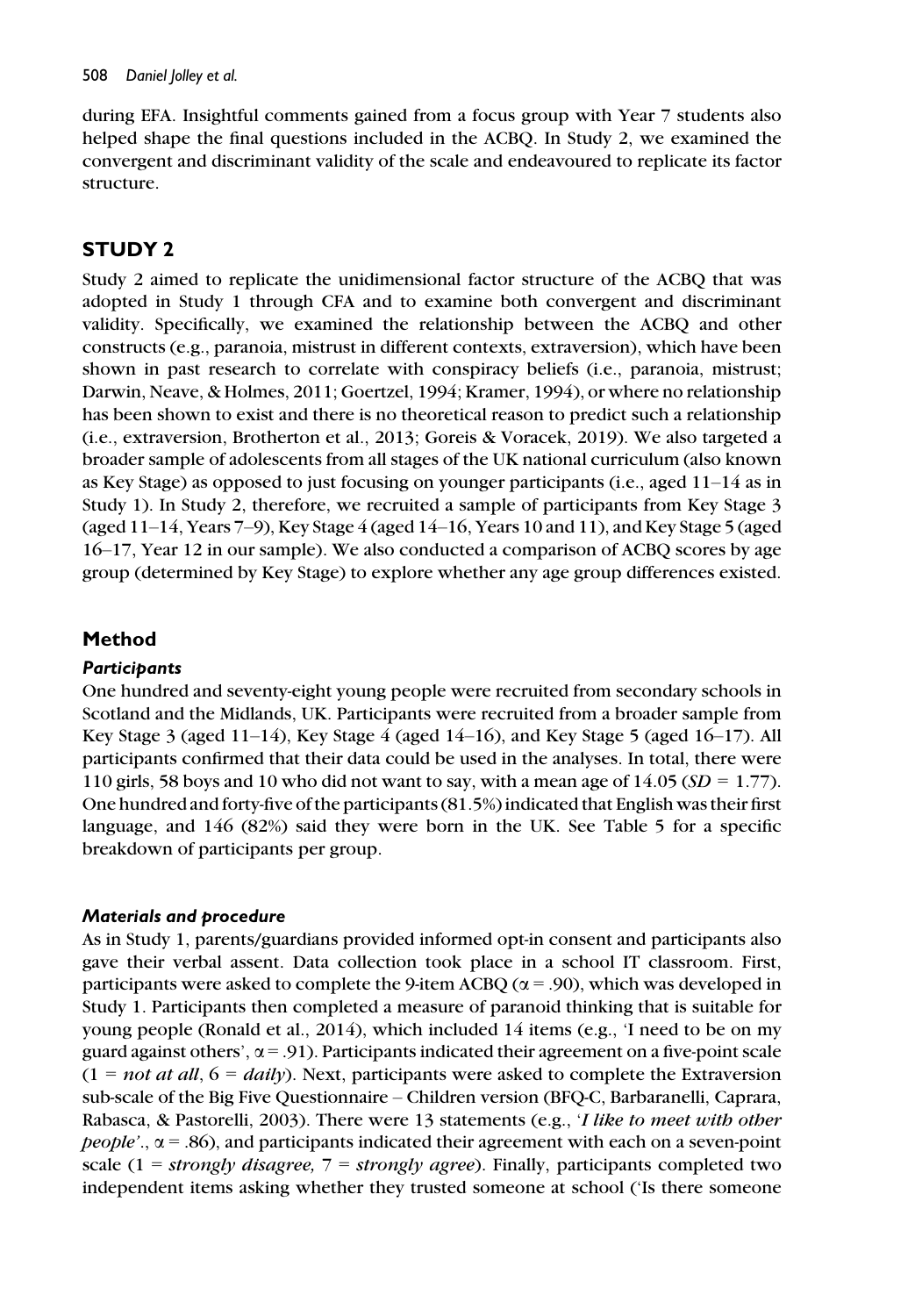| Age range | Key<br>stage<br>(UK) | Year<br>groups<br>(UK) | Size | $M_{\text{age}}$ (SD) | Genders                                          | First language | UK<br>born     |
|-----------|----------------------|------------------------|------|-----------------------|--------------------------------------------------|----------------|----------------|
| $11 - 14$ | 3                    | $7.8 + 9$              | 109  | 12.87(0.86)           | 56 girls, 47 boys,<br>6 who rather<br>not say    | 83% English    | 84%<br>UK born |
| $14 - 16$ | 4                    | $10 + 11$              | 28   | 14.75(0.65)           | 17 girls, 8 boys,<br>and 3 who rather<br>not say | 79% English    | 71%<br>UK born |
| $16 - 17$ | 5                    | 12                     | 41   | 16.71(0.46)           | 37 girls, 3 boys,<br>and I who rather<br>not say | 81% English    | 83%<br>UK born |

Table 5. Demographic characteristics of the children separated by age range (i.e., Key Stage in the UK national curriculum) in Study 2 ( $N = 178$ )

whom you can trust at school?') and at home ('Is there someone whom you can trust at home?') on a 3-point scale ( $0 = No$ ,  $1 = Sometimes$ ,  $2 = Yes$ , adapted from Wong, Freeman, & Hughes, 2014). Each of the scales, and the items within each scale, was randomized. At the end of the study, the participants were asked if we could use their data in the analysis. They were then thanked and verbally debriefed, and a written debrief was sent home for their parents/guardians.

#### Results and discussion

#### Factor analyses of the ACBQ

A unidimensional model with all items loading onto one factor was shown to be stronger in Study 1 (e.g., improved Cronbach alpha), rather than an alternative factor solution. We sought to replicate this using CFA and test the unidimensional scale against the alternative three-factor model. We compared the models using standard fit indices  $(\chi^2/df)$ , CFI, GFI, NFI, RMSEA). A  $\chi^2/df$  ratio of fewer than three shows acceptable fit (Byrne, 2001), alongside CFI, NFI, and GFI indicate being above a value of .90 and RMSEA being below .08 (Bentler, 1992; Hu & Bentler, 1999). The ratio of participants to an item is 20:1, which falls within the rule of thumb of 10–20 respondents to each one item for CFA (see Schumacker & Lomax, 2015).

As expected, the three-factor model displayed poor fit according to the measured indices,  $\chi^2$ (27, N = 178) = 265.279, p < .001,  $\chi^2/df = 9.83$ , CFI = .69, NFI = .67, GFI = .76, RMSEA = .223, whilst the unidimensional model displayed better fit,  $\chi^2$ (27, N = 178) = 106.357,  $p < 0.01$ ,  $\chi^2/df = 3.939$ , CFI = .90, NFI = .87, GFI = .87, RMSEA = .129. The unidimensional was further improved by freeing some parameters. Specifically, the model was re-modified adjusting one covariance path at a time (Schreiber, Nora, Stage, Barlow, & King, 2006). The re-modification resulted in adding covariance paths between the errors of items 8 and 9, 4 and 6. After freeing those parameters, model indices further improved and were above acceptable values as depicted in Figure 1,  $\chi^2$ (27, N = 178) = 56.177, p  $< 0.001$ ,  $\chi^2/df = 2.247$ , CFI = .96, NFI = .93, GFI = .93, RMSEA = .084. Although the RMSEA is slightly above the threshold, the rule of thumb can be seen as overly strict when using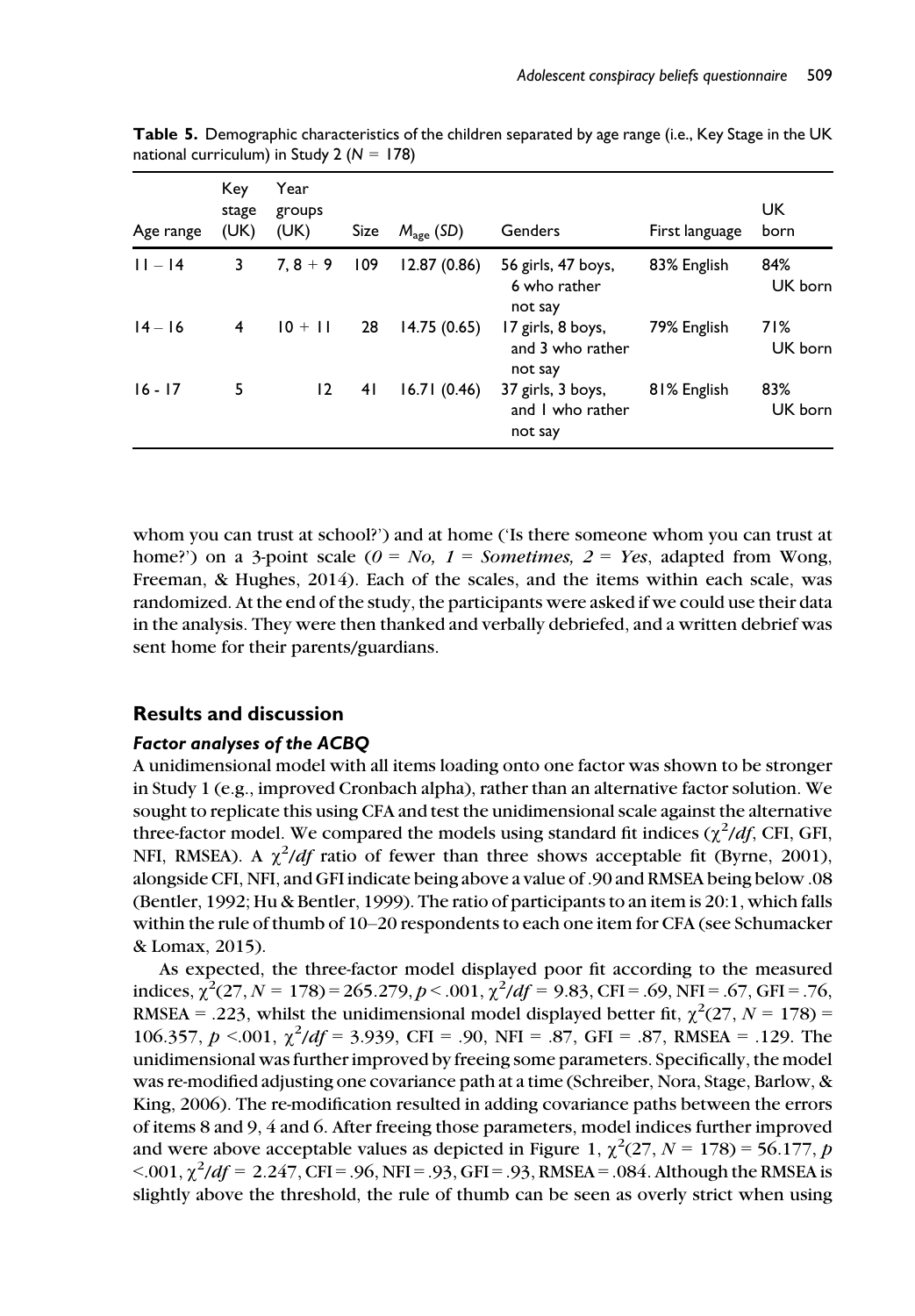

Figure 1. The ACBQ confirmatory factor analysis path diagram loading onto a single factor in Study 2  $(N = 178)$ . Standardized regression weights and covariances are shown in the diagram.

small sample sizes  $(N < 250)$ , where values approximating the threshold can be considered satisfactory (Marsh Wen, & Hau, 2004). In sum, the unidimensional ACBQ scale is superior to the alternative three-factor model.

#### Convergent and discriminant validity of the ACBQ

To examine whether the ACBQ has convergent validity, we examined constructs that have been found to positively correlate with belief in conspiracy theories in adults. As expected, mean scores of the ACBQ ( $M = 4.00$ ,  $SD = 1.29$ ) were positively correlated with paranoia ( $r = 0.29$ ,  $p < 0.01$ ,  $M = 2.27$ ,  $SD = 0.94$ ) and feelings of mistrust at home ( $r =$ .15,  $p = 0.042$ ,  $M = 2.84$ ,  $SD = 0.39$ ). However, there was no correlation with scores on the ACBQ and feelings of mistrust with someone at school ( $r = .02$ ,  $p = .762$ ,  $M = 2.57$ ,  $SD = 0.63$ ). Next, to examine discriminant validity, we explored the relationship with a construct where no relationship is expected. As anticipated, the ACBQ was not correlated with a measure of extraversion ( $r = .11$ ,  $p = .135$ ,  $M = 5.03$ ,  $SD = 1.00$ ).

#### Comparison of means of the ACBQ between age groups

As in Study 1, an MSCFA was conducted to examine measurement invariance of the 9-item structure. As shown in Table 4, all model fit statistics were within thresholds; thus, metric and scalar invariance was demonstrated for the scale across ages. Due to unequal sample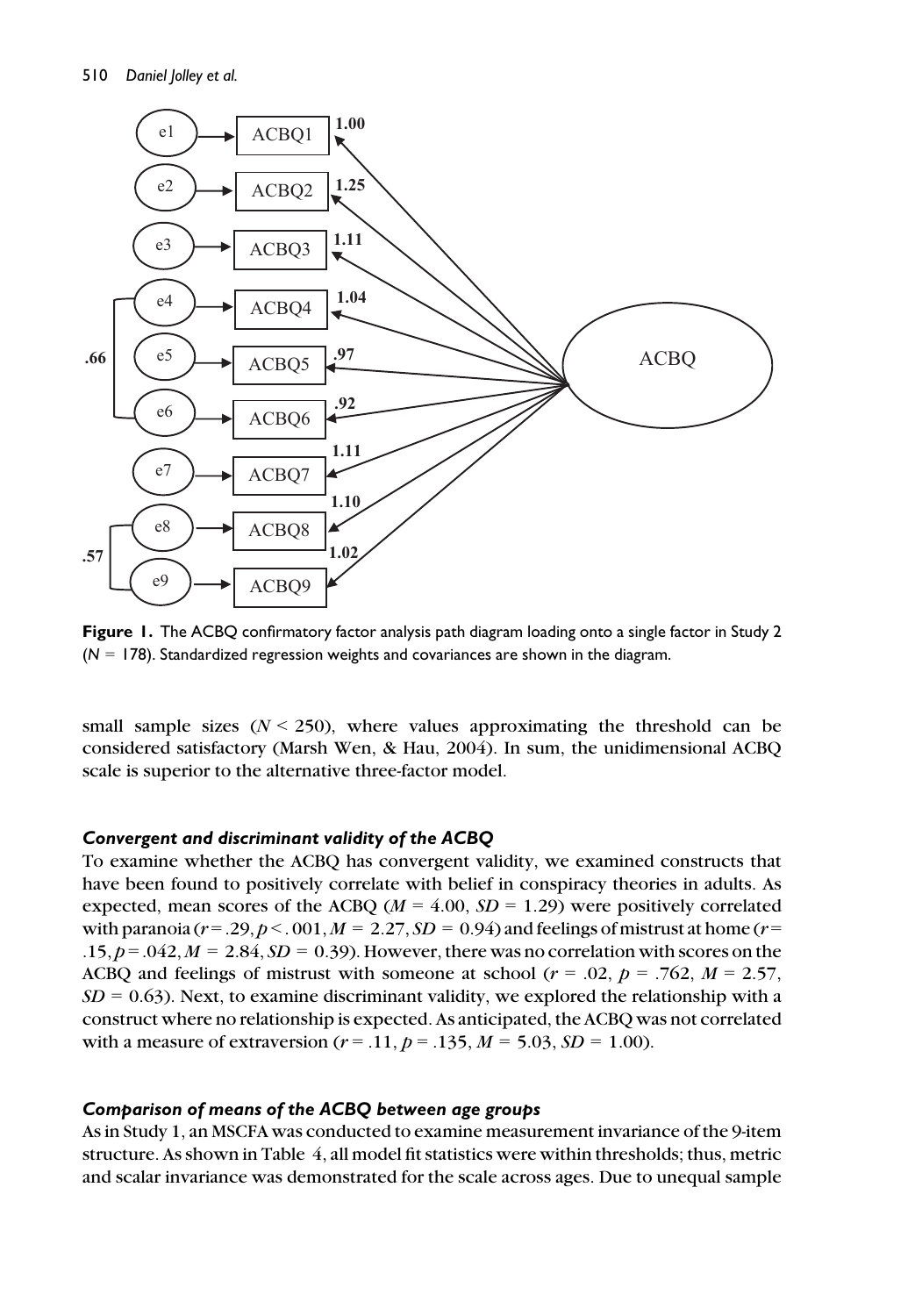sizes between age groups in school, we conducted a non-parametric Kruskal–Wallis test and found that participants' age grouping (based on UK's national curriculum Key Stage) influenced ACBQ scores,  $H(2) = 11.72$ ,  $p = .003$ . We conducted Dunn's pairwise tests comparing the three groups. Specifically, belief in conspiracy theories was significantly lower in children aged 11–14 years (Key Stage 3, *Mrank* = 79.01 [ $M = 3.72$ ,  $SD = 1.28$ ]) than children aged 14–16 (Key Stage 4, *Mrank* = 107.54 [ $M = 4.67$ ,  $SD = 1.27$ ],  $p = .017$ ) and aged 16–17 (Key Stage 5, *Mrank* = 105.06 [ $M = 4.39$ ,  $SD = 1.12$ ],  $p = .027$ ). There were no significant differences between children aged 14–16 and 16–17 (Key Stage 4 and 5,  $p = 1.00$ ). By the age of 14 (Key Stage 4), conspiracy beliefs appeared to remain constant.

Taken together, the CFA confirmed the factor structure of the ACBQ with 9-items, and we can be satisfied that the measure comprises one unidimensional construct. The convergent and discriminant validity on the construct level was good, as was the internal consistency reliability. However, although scores on the ACBQ were correlated with feelings of mistrust at home, there was no correlation shown for mistrust at school. Nonetheless, when taken together, this provides evidence that the ACBQ is an effective measure of conspiracy belief in young people.

# STUDIES 3A AND 3B

In Studies 3a and 3b, as a further test of convergent validity, an older group of participants completed adult measures of conspiracy belief (e.g., the Generic Conspiracist Beliefs scale; Brotherton et al., 2013) and the newly formed ACBQ. We recruited a sample of 18 year-olds (Study 3a) who have recently left adolescence and a second sample that is more diverse in age (Study 3b). Utilizing a sample of 18-year-olds allows the opportunity to examine whether the ACBQ is associated with established forms of conspiracy measurement that only exist for adult samples. Using adult measures to test convergent validity is not suitable for younger populations (e.g., due to problematic wording such as 'government is involved in the murder of innocent citizens'[Brotherton et al., 2013]). In addition, participants in both studies were asked to complete the ACBQ a second time to provide an examination of test–retest reliability. We also explored whether there were any differences of conspiracy beliefs between 18-year-olds and mixed-age adults.

#### Method

#### Participants $3$

#### Study 3a

Two hundred and fifty-seven 18-year-old participants (172 women, 80 men, three trans, and two indicated they would rather not say, 96.9% born in the UK, 97.3% English being their first language) were recruited online via a UK-based online participant database, Prolific (Time 1). All 257 participants were re-invited 14 days later to complete the ACBQ a second time, and 175 participants responded (68.09% retention rate, 119 women, 53 men, two trans, and 1 who would rather not say, 96% born in the UK, 96% English being

<sup>&</sup>lt;sup>3</sup> As Study 3a and Study 3b were advertised at the same time on Prolific and were methodologically identical, other than the inclusion criteria (3a: 18 years old; 3b: > 19 years), participants who failed the inclusion criteria (3a:  $n = 24$  participants; 3b:  $n = 6$  participants) were included in the respective study. Although the results were unchanged when these participants were included, increasing the sample size strengthens the power of the studies.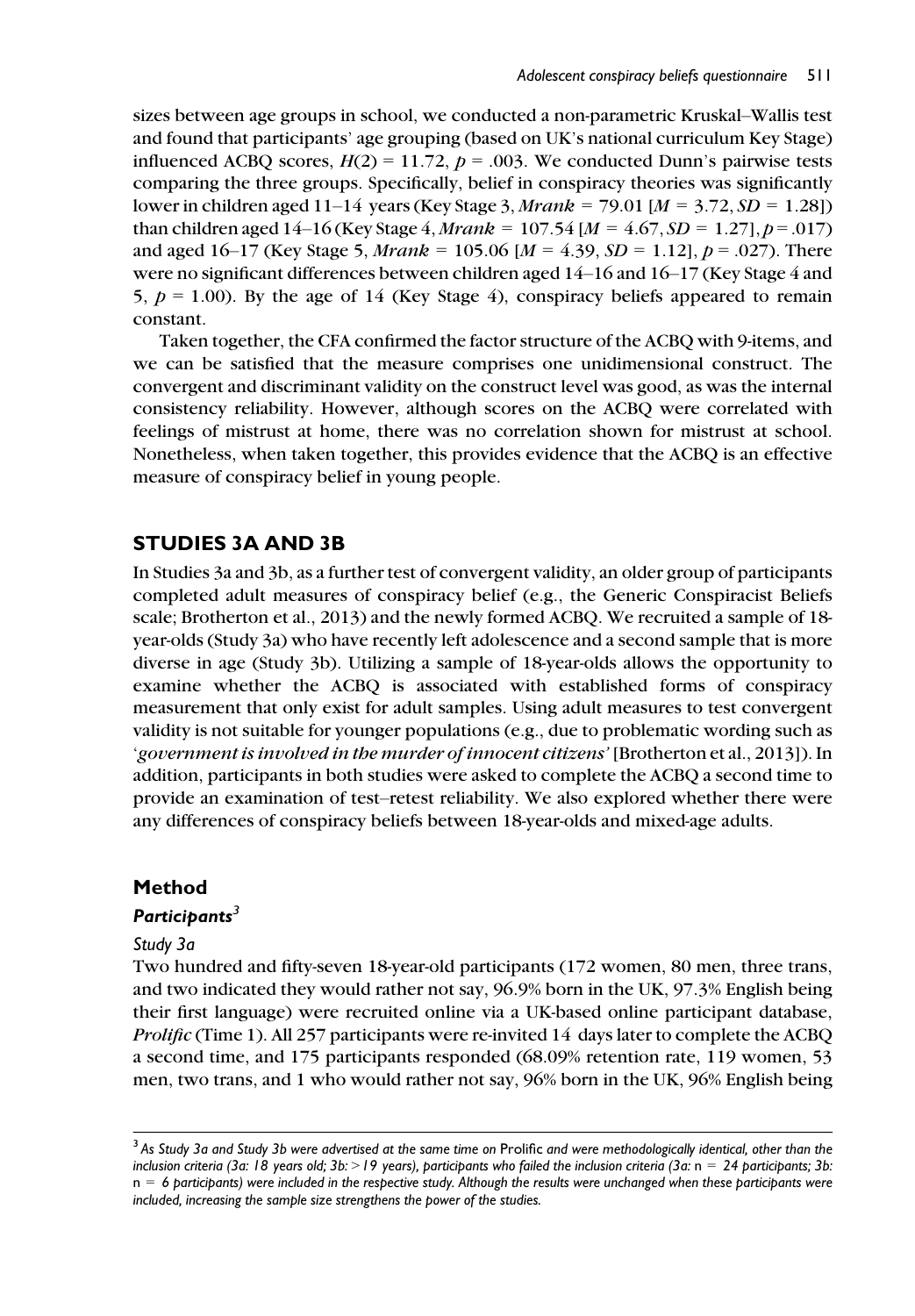their first language). Participants were all residents of the UK and received a small fee for taking part in the research.

#### Study 3b

Three hundred and eighteen participants aged 19 and over  $(M_{\text{age}} = 34.34, SD = 12.82,$ 243 women, 75 men, 98.7% born in the UK, 99.4% English being their first language) were recruited from Prolific at Time 1. As in Study 3a, participants were re-invited 14 days later to complete the ACBQ a second time, and 251 responded (78.93% retention rate,  $M_{\text{age}} = 35.17$ ,  $SD = 12.09$ , 199 women, 52 men, 99.2% born in the UK, 99.6% English being their first language). All participants were residents of the UK and received a small fee for their time.

## Materials and procedure

Participants in both Study 3a [18-year-olds] and Study 3b [mixed-age range of adults] completed the same materials. First, participants provided their informed consent before beginning the study. Participants were then asked to complete the ACBQ as developed in Study 1. The internal reliabilities of the ACBQ were good at Time 1 (Study 3a:  $\alpha$  = .87; Study 3b:  $\alpha = .88$ ).

Next, to provide an additional measure of convergent validity, we included two measures of belief in conspiracy theories that have been validated with adult participants. First, we included a measure of general conspiracy theorizing (Generic Conspiracist Beliefs scale, Brotherton et al., 2013), which contains 15 statements (e.g., 'The government is involved in the murder of innocent citizens and/or well-known public figures, and keeps this a secret',  $1 = \text{definitely not true}, 7 = \text{definitely true};$  Study 3a:  $\alpha$  = .93; Study 3b:  $\alpha$  = .95). The second measure assessed belief in real-world conspiracy theories (Douglas & Sutton, 2011), and there were 7 statements (e.g., 'There was an official campaign by MI6 to assassinate Princess Diana, sanctioned by elements of the establishment',  $1 = \text{extremely}$  unlikely,  $7 = \text{extremely}$  likely; Study 3a:  $\alpha = .83$ ; Study 3b:  $\alpha$  = .85). Presentation of the two scales was counterbalanced. At the conclusion of the first part of the study, participants were briefly debriefed, paid, and thanked for their time.

Fourteen days later, participants were re-invited to the study, where they completed the ABCQ measure for a second time. The internal reliabilities of the ACBQ were also good at Time 2 (Study 3a:  $\alpha$  = .88; Study 3b:  $\alpha$  = .90). Afterwards, the participants were fully debriefed, paid, and thanked again for their time.

# Results and discussion

Descriptive statistics of the conspiracy theory belief measures in Study 3a (18-year-olds) and 3b (mixed-age adults) can be found in Table 6.

# Convergent validity of ACBQ

In the sample of 18-year-olds (Study 3a), ACBQ mean scores correlated strongly in the expected directions with general conspiracy theorizing ( $r = .84$ ,  $p < .001$ ) and belief in real-world conspiracy beliefs ( $r = .67$ ,  $p < .001$ ). These effects were replicated with mixed-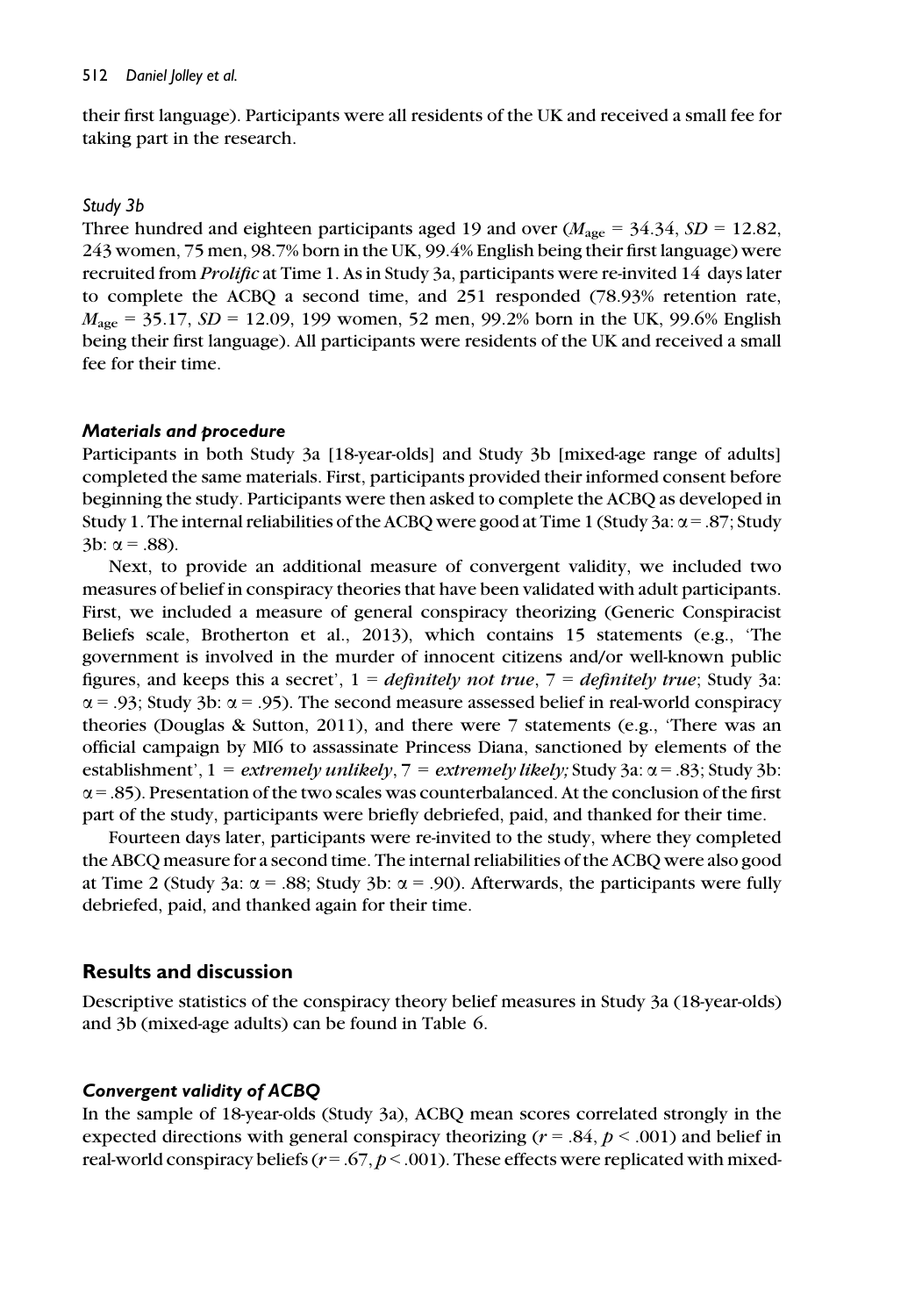Table 6. Descriptive statistics of the conspiracy theory belief measures in Study 3a (18-year-olds) and 3b (mixed-age adults) (Study 3a: full sample  $N = 257$ , test-retest  $n = 175$ ; Study 3b: full sample  $N = 318$ , test–retest  $n = 251$ )

|                                                        | Full sample  |                |              |              |              |              |                   | Test-retest sample |                    |              |
|--------------------------------------------------------|--------------|----------------|--------------|--------------|--------------|--------------|-------------------|--------------------|--------------------|--------------|
|                                                        |              | Time I (Day 0) |              |              |              |              | Time I<br>(Day 0) |                    | Time 2<br>(Day 14) |              |
|                                                        | ACBO         |                | General      |              | Real-world   |              | <b>ACBO</b>       |                    | <b>ACBO</b>        |              |
| <b>Studies</b>                                         | м            | SD             | м            | SD           | м            | SD           | м                 | SD                 | м                  | SD           |
| 18-year-olds (Study 3a)<br>Mixed-age adults (Study 3b) | 4.06<br>3.81 | 1.18<br>1.23   | 3.59<br>3.15 | 1.27<br>1.31 | 3.05<br>2.64 | 1.33<br>1.27 | 4.04<br>3.82      | 1.15<br>1.22       | 3.98<br>3.83       | 1.17<br>1.21 |

Note. General = measure of general conspiracy theorizing. Real-world = measure of belief in real-world conspiracy theories.

age adults (Study 3b:  $r = .84$ ,  $p < .001$ ;  $r = .65$ ,  $p < .001$ , respectively). This provides supporting evidence that the ACBQ is capturing belief in conspiracy theories.

#### Test-retest reliability of the ACBQ

Within the test-retest sample, the mean ACBQ score at Time 1 (Day 0) and Time 2 (Day 14) for each study is shown in Table 6. The intraclass correlation coefficient (ICC) was calculated and demonstrated a strong degree of reliability in test–retest for both studies (see Table 7). Similarly, the correlation between ABCQ Time 1 and Time 2 was positive and strong for both studies (Table 7). We also conducted a paired samples'  $t$ -test to confirm the scale's repeatability; there were no significant changes in either study over the two-week interval (Table 7).

#### Comparison of means

As in Study 1 and Study 2, an MSCFA was conducted to examine measurement invariance of the 9-item structure (see Table 4). We found that  $\Delta CFI$ ,  $\Delta SRMR$ , and  $\Delta RMSEA$  were within thresholds for the ACBQ and general conspiracy theorizing measure. However, the fit indices were not within range for the belief in real-world conspiracy theory measure, which means measurement invariance cannot be concluded for this measure. We therefore only explored differences between 18-year-olds (Study 3a) and the mixed-age adults (Study 3b) on the ACBQ and general conspiracy theorizing measures (see Table 6 for comparison of means at Time 1). Belief in conspiracy theories was shown to be significantly higher for 18-year-olds (Study 3a) than mixed-age adults (Study 3b) across both conspiracy theory measures (ACBQ  $[t(573) = 2.267, p = .014, d = 0.21]$ , general conspiracy  $[t(573) = 4.065, p < .001, d = 0.34]$ ). In these data, conspiracy theorizing therefore appears to be higher during early adulthood in particular.

In sum, the pattern of results in both studies provides further evidence of convergent validity of the ACBQ. The ACBQ was correlated with two adult measures of conspiracy beliefs, belief in real-world conspiracy theories and general notions of conspiracy theorizing. In addition, the ACBQ was shown to have strong test–retest reliability, demonstrating that it can measure conspiracy theorizing and is consistent across a 14-day time window.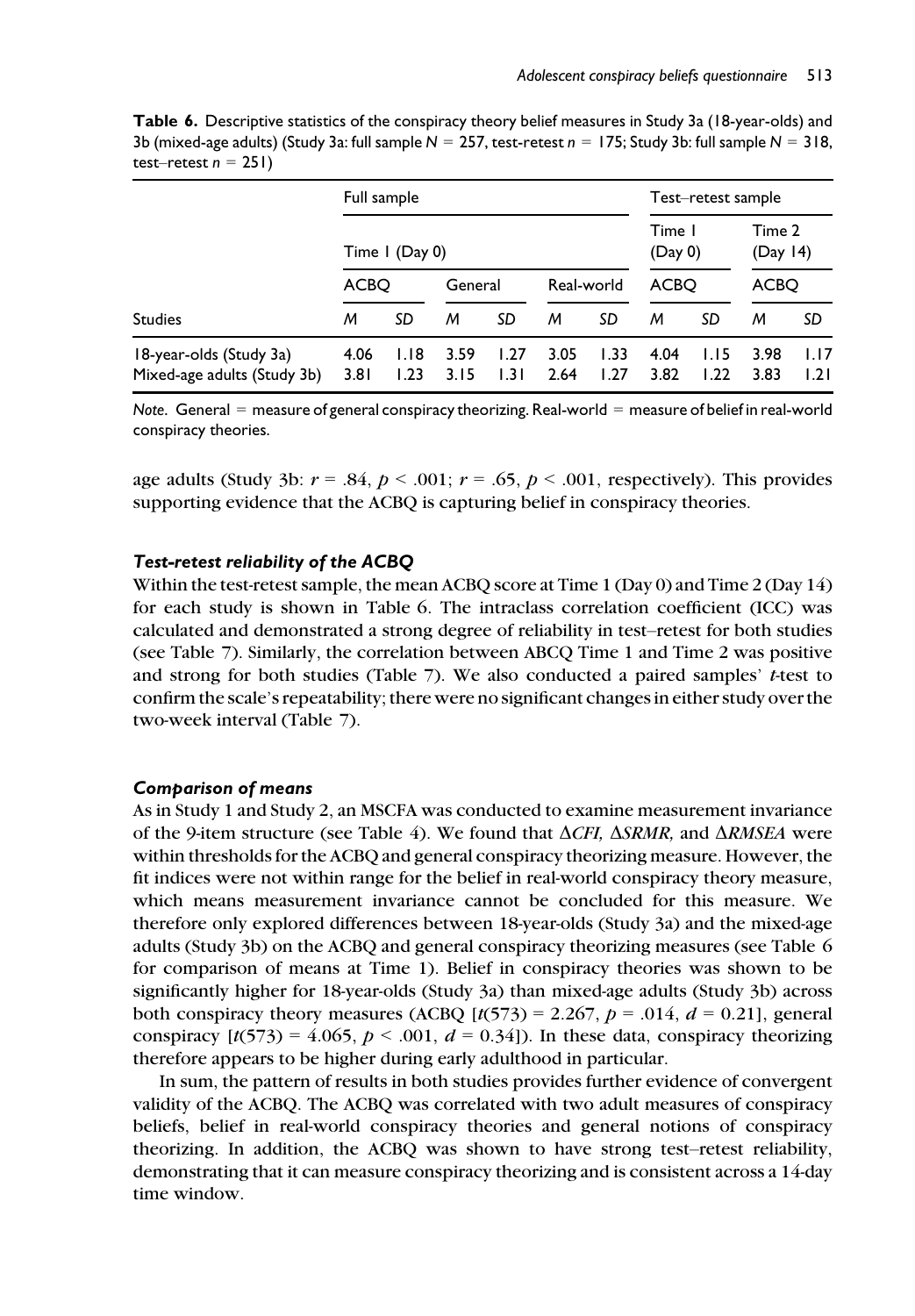| JD (mixed-age adults, test-retest $n = 2$ ) |   |               |                |                      |     |        |                                     |       |               |
|---------------------------------------------|---|---------------|----------------|----------------------|-----|--------|-------------------------------------|-------|---------------|
|                                             | ⋖ | CBQ (time 2)  |                | Paired sample t-test |     |        | interclass correlation coefficients |       |               |
| ACBQ (time I)                               |   |               |                | 95% CI               |     | ပ<br>ပ | 95% CI                              |       |               |
| 18-year-olds (Study 3a)                     | ب |               | $\overline{5}$ | $-0.05$ to 0.16      | 227 |        | $0.87 - 0.93$                       | 10.70 | $\frac{1}{2}$ |
| 1ixed-age adults (Study 3b)                 | σ | $\frac{1}{2}$ | $-0.29$        | $-0.11$ to 0.08      | 774 |        | $0.85 - 0.91$                       | 8.68  | $\frac{1}{2}$ |
|                                             |   |               |                |                      |     |        |                                     |       |               |

Table 7. Correlation between ACBQ (Time I) and ACBQ (Time 2), paired sample t-test and ICC results for Study 3a (18-year-olds, test-retest n = 175) and Study<br>3h (mixed and addite test-retest n = 251) <code>Table 7.</code> Correlation between ACBQ (Time 1) and ACBQ (Time 2), paired sample t-test and ICC results for Study 3a (18-year-olds, test–retest n = 175) and Study  $3b$  (mixed-age adults, test–retest  $n = 251$ )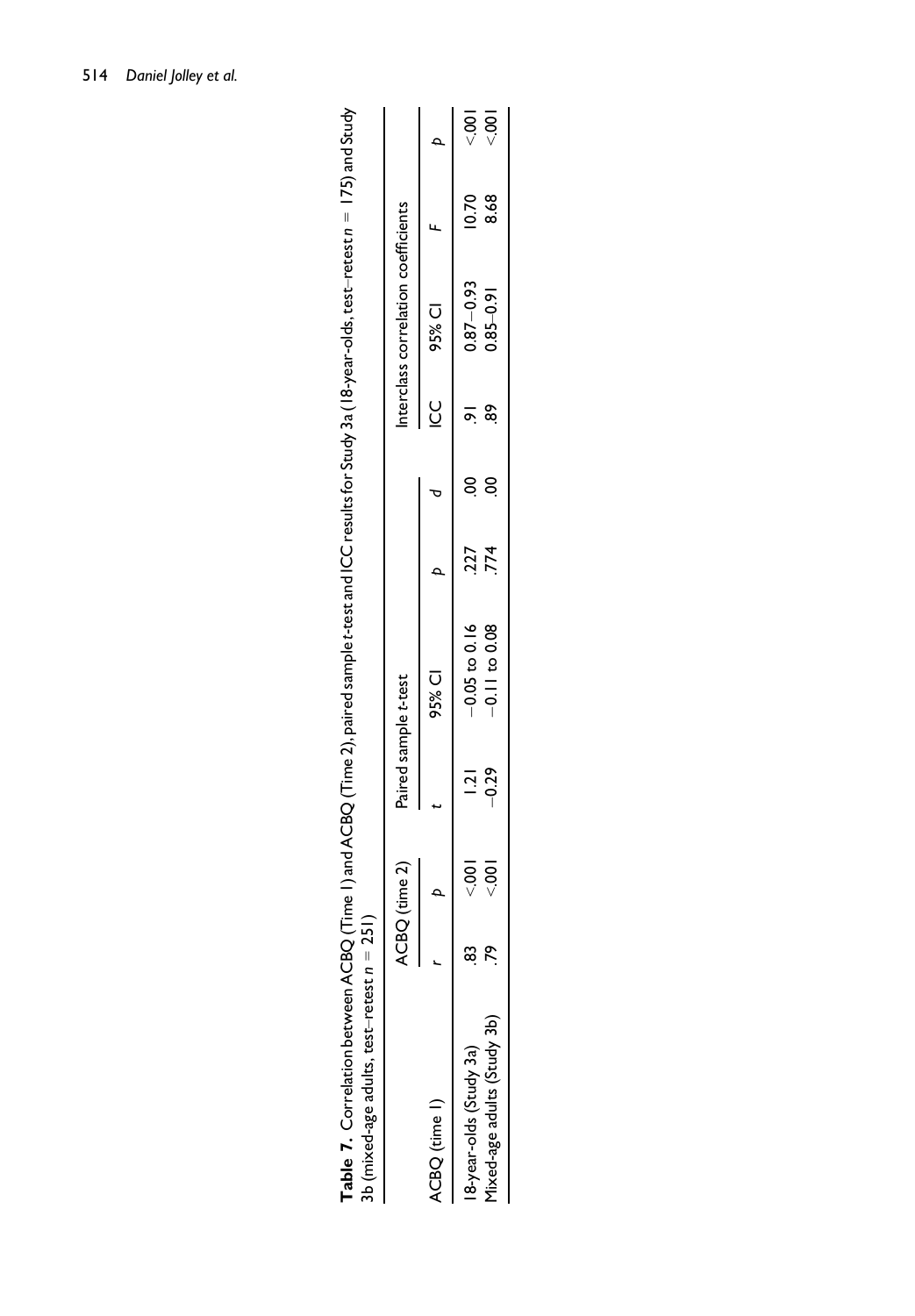# GENERAL DISCUSSION

The current research has developed and validated a novel measure of conspiracy beliefs that is suitable for younger populations. The ACBQ was constructed with a panel of experienced secondary school teachers, and the 9-item factor structure was first uncovered in Year 7 and 9 participants (ages 11–12 and 13–14) using EFA (Study 1). This study also indicated that young people did not find the measure upsetting and that they generally were familiar with the language and conspiracy theories presented. In Study 2, the adopted unidimensional factor structure was replicated via CFA with a sample of participants from Year 7 (aged 11–12) to Year 12 (aged 16–17). The scale displayed good convergent (i.e., relationship with paranoia and mistrust) and discriminant (i.e., no relationship with extraversion) validity. As a further test of convergent validity, in a sample of 18-year-olds (Study 3a), the ACBQ was shown to correlate with adult-validated measures of conspiracy beliefs, alongside strong test–retest reliability. These effects were replicated in a sample of mixed-age adults (Study 3b).

The ACBQ is a brief measure that is accessible to adolescents as young as 11 years of age (i.e., Year 7 participants in the UK). Moreover, because the final items measure more general conspiracy theorizing as opposed to representing current events (akin to some existing adult measures, e.g., Brotherton et al., 2013 for a discussion), the ACBQ is not time-dependent. This new measure is a validated resource that will enable researchers to explore the psychological antecedents and consequences of conspiracy thinking in younger populations. It will also enable researchers to explore the origins of conspiracy beliefs. Such an investigation has not yet been possible because there has not been a psychologically validated measure of conspiracy thinking suitable for younger people.

In our data, we have also uncovered that conspiracy thinking appears to be heightened as adolescents join Year 10 at age 14 (i.e., Key Stage 4 in the UK national curriculum). Specifically, in Study 2, older children (aged 14–16) reported higher conspiracy belief than their younger counterparts (aged  $11-14$ ). Interestingly, we also found that participants who were 18 years old in Study 3a had higher conspiracy belief than mixed-age adults (Study 3b), further demonstrating that adolescence could be a peak time for conspiracy theorizing. The ACBQ will be invaluable in efforts to further understand why this is the case. One contributor could be social media use, which is known to be prevalent amongst adolescents (Best, Manktelow, & Taylor, 2014) and is likely to shape young people's beliefs about the world. Furthermore, we know that young people prefer to get their news from social media as opposed to traditional news (Marchi, 2012) and that the majority of young people do not consider the credibility of news stories on social media (Ofcom, 2018). Since social media are rife with conspiracy theories (Vosoughi et al., 2018), this could be the perfect storm for conspiracy beliefs to flourish in younger populations.

Future research could also examine the psychological factors that are associated with conspiracy theorizing in adolescents. We have begun to explore links between conspiracy beliefs and psychological factors as part of our scale construction, and initial evidence suggests that paranoia and mistrust are associated with conspiracy beliefs in young populations (i.e., showing similar relationships to those shown in adults). Other factors such as critical thinking abilities could be explored (Stanovich & West, 2000), alongside anxiety and stress (Bird et al., 2017). Psychological stressors could be particularly important, as middle adolescence is a time when young people appear to rely less on emotional regulation (Zimmermann & Iwanski, 2014), which has been linked to increased rates of anxiety (Lougheed & Hollenstein, 2012). It is possible that conspiracy theories are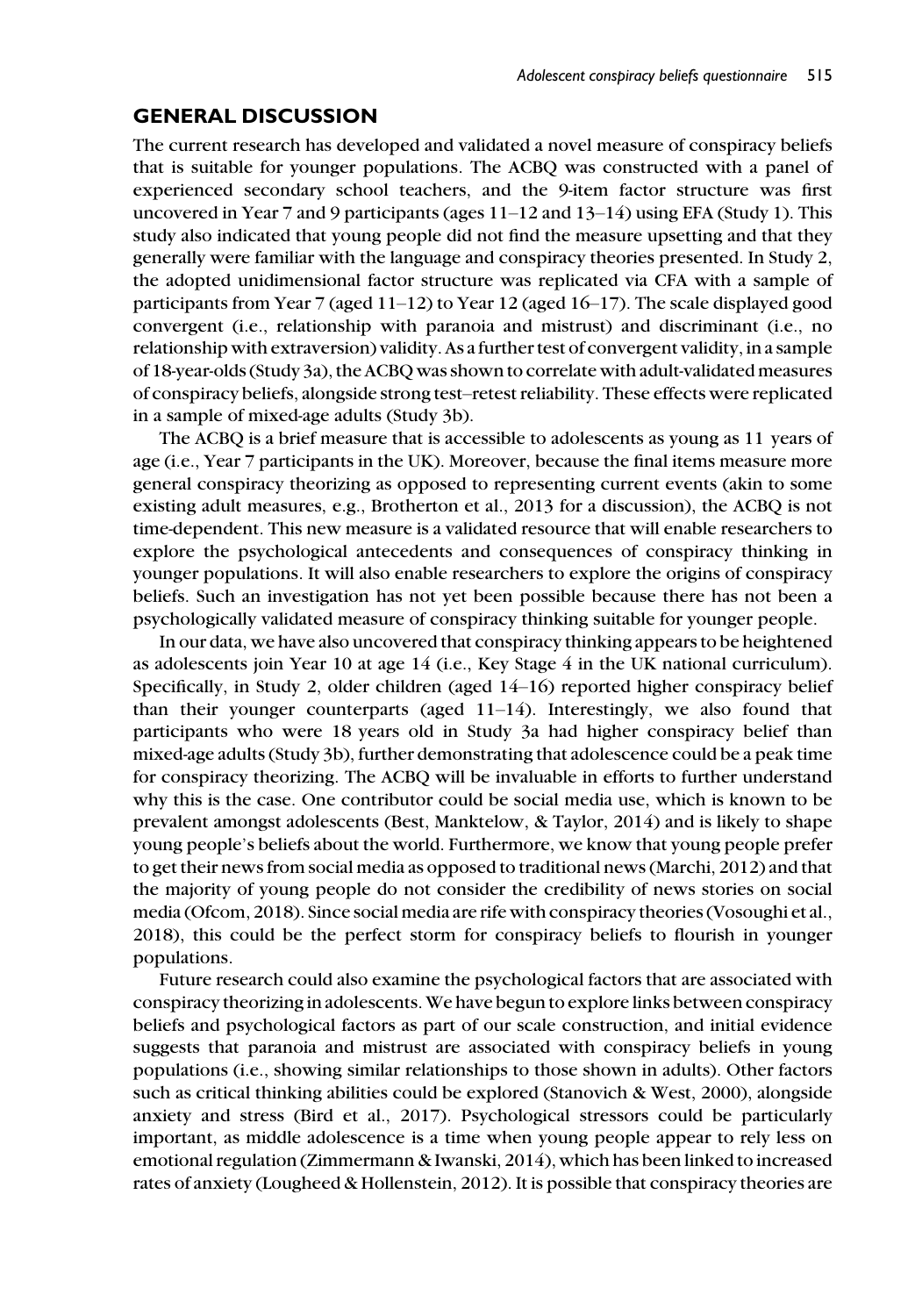appealing to young people in middle adolescence because they promise to satisfy existential needs (cf. Douglas et al., 2017). Future research could explore this possibility. Understanding the consequences of conspiracy theorizing in young populations is also important – we know that conspiracy beliefs in adults can lead to potentially significant consequences, such as an increase in prejudice and disengagement in social issues such as climate change (see Jolley, Mari, & Douglas, 2020). Research using the ACBQ could therefore lead to a deeper understanding of the consequences of conspiracy theories in young people.

Although the current work offers a valuable contribution to the conspiracy theory literature, it is important to acknowledge some limitations. Specifically, our focus has been on validating the ACBQ on young people living in the UK, and this may limit the generalizability of the results. However, the varying adult measures have been successfully applied in a range of different countries and contexts (see Douglas et al., 2019 for an interdisciplinary review), and the validity of these measures has not been compromised. We are confident that similarly, our novel measure will not be countryspecific or time-dependent, especially as the measure focuses more on general beliefs and not those which may be more specific to one country or time (e.g., the death of Princess Diana). Furthermore, whilst we found that the ACBQ was associated with mistrust at home, there was no relationship found with mistrust at school. This finding was unexpected and merits further exploration to examine how different dimensions of trust might be associated with adolescent conspiracy beliefs and ways in which these relationships might differ to relationships observed in adult samples.

In summary, across four studies, we have developed and validated a novel measure of conspiracy beliefs that is suitable for younger populations. The unidimensional ACBQ comprises nine items, which is accessible to adolescents as young as 11 years old. As the ACBQ does not focus upon current events, this ensures the measure is not context or timedependent. The ACBQ opens up new possibilities for research exploring the psychological antecedents of conspiracy thinking in younger populations. It will be invaluable for efforts to understand how conspiracy beliefs emerge and change across the lifespan, in addition to exploring the consequences of conspiracy beliefs for younger people.

# Acknowledgements

This work was supported by the British Academy [Grant Number: SRG18R1\180086]. We wish to thank Emma Davies, Leanne Johnson, and Lorna Sykes for participation in the Teacher Panel. We also thank the schools and participants who were involved in this research.

# Conflicts of interest

All authors declare no conflict of interest.

#### Author contributions

Daniel Jolley (Conceptualization; Formal analysis; Funding acquisition; Investigation; Project administration; Resources; Writing – original draft; Writing – review  $\&$  editing) Karen M. Douglas (Conceptualization; Funding acquisition; Investigation; Resources; Writing – review & editing) Yvonne Skipper (Conceptualization; Funding acquisition; Investigation; Resources; Writing – review & editing) Eleanor Thomas (Investigation;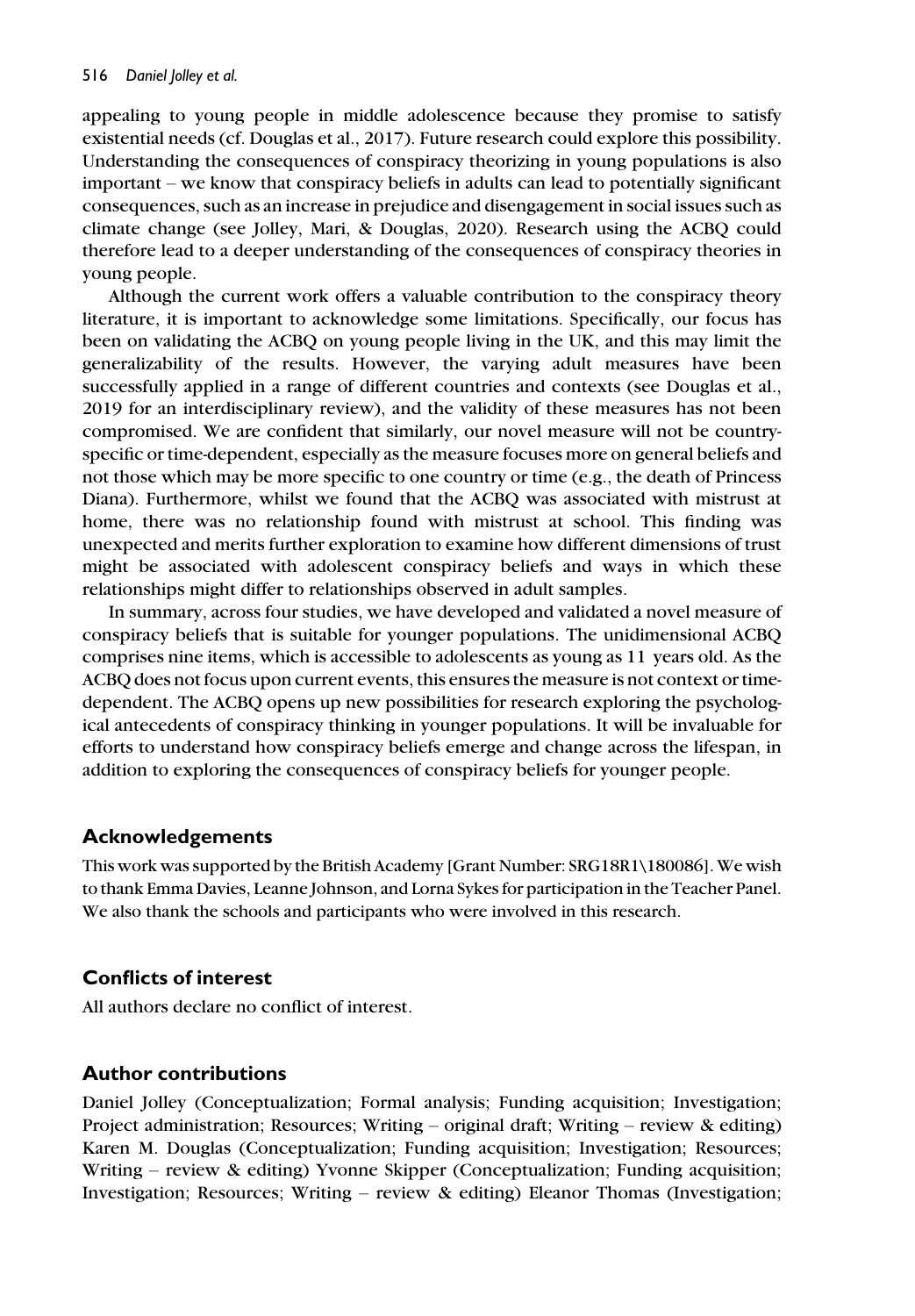Resources; Writing – review & editing) Darel Coookson (Investigation; Writing – review & editing).

#### Data availability statement

The data that support the findings of this study are openly available on the Center for Open Science: Open Science Framework at<https://osf.io/7f3qc/>

#### **References**

- Arnett, J. J. (1999). Adolescent storm and stress, reconsidered. American Psychologist, 54, 317– 326.<https://doi.org/10.1037/0003-066X.54.5.317>
- Barbaranelli, C., Caprara, G. V., Rabasca, A., & Pastorelli, C. (2003). A questionnaire for measuring the Big Five in late childhood. Personality and Individual Differences, 34, 645–664. [https://](https://doi.org/10.1016/S0191-8869(02)00051-X) [doi.org/10.1016/S0191-8869\(02\)00051-X](https://doi.org/10.1016/S0191-8869(02)00051-X)
- Bentler, P. M. (1992). On the fit of models to covariances and methodology to the Bulletin. Psychological Bulletin, 112, 400–404.<https://doi.org/10.1037/0033-2909.112.3.400>
- Best, P., Manktelow, R., & Taylor, B. (2014). Online communication, social media and adolescent wellbeing: A systematic narrative review. Children and Youth Services Review, 41, 27-36. <https://doi.org/10.1016/j.childyouth.2014.03.001>
- Biddlestone, M., Green, R., & Douglas, K. M. (2020). Cultural orientation, power, belief in conspiracy theories, and intentions to reduce the spread of COVID-19. British Journal of Social Psychology, 59(3), 663–673.<https://doi.org/10.1111/bjso.12397>
- Bird, J. C., Waite, F., Rowsell, E., Fergusson, E. C., & Freeman, D. (2017). Cognitive, affective, and social factors maintaining paranoia in adolescents with mental health problems: A longitudinal study. Psychiatry Research, 257, 34–39.<https://doi.org/10.1016/j.psychres.2017.07.023>
- Brotherton, R., French, C. C., & Pickering, A. D. (2013). Measuring belief in conspiracy theories: The generic conspiracist beliefs scale. Frontiers in Psychology, 4, 279. [https://doi.org/10.3389/](https://doi.org/10.3389/fpsyg.2013.00279) [fpsyg.2013.00279](https://doi.org/10.3389/fpsyg.2013.00279)
- Bruder, M., Haffke, P., Neave, N., Nouripanah, N., & Imhoff, R. (2013). Measuring individual differences in generic beliefs in conspiracy theories across cultures: Conspiracy Mentality Questionnaire. Frontiers in Psychology, 4, Article 225. [https://doi.org/10.3389/fpsyg.2013.](https://doi.org/10.3389/fpsyg.2013.00225) [00225](https://doi.org/10.3389/fpsyg.2013.00225)
- Byrne, B. M. (2001). Structural equation modeling with AMOS, EQS, and LISREL: Comparative approaches to testing for the factorial validity of a measuring instrument. International Journal of Testing, 1, 55–86. [https://doi.org/10.1207/S15327574IJT0101\\_4](https://doi.org/10.1207/S15327574IJT0101_4)
- Cheung, G. W., Rensvold, R. B. (2002). Evaluating Goodness-of-Fit Indexes for Testing Measurement Invariance. Structural Equation Modeling: A Multidisciplinary Journal, 9(2), 233–255. [http://](http://dx.doi.org/10.1207/s15328007sem0902_5) [dx.doi.org/10.1207/s15328007sem0902\\_5](http://dx.doi.org/10.1207/s15328007sem0902_5)
- Comrey, A. L., & Lee, H. B. (1992). A first course in factor analysis. Hillsdale, NJ: Lawrence Erlbaum Associates. Inc., Publishers.
- Costello, A. B., & Osborne, J. (2005). Best practices in exploratory factor analysis: Four recommendations for getting the most from your analysis. Practical Assessment, Research, and Evaluation, 10, 1–9.<https://doi.org/10.7275/jyj1-4868>
- Darwin, H., Neave, N., & Holmes, J. (2011). Belief in conspiracy theories. The role of paranormal belief, paranoid ideation and schizotypy. Personality and Individual Differences, 50, 1289-1293.<https://doi.org/10.1016/j.paid.2011.02.027>
- Douglas, K. M., & Leite, A. C. (2017). Suspicion in the workplace: Organizational conspiracy theories and work-related outcomes. British Journal of Psychology, 108, 486–506. [https://doi.org/10.](https://doi.org/10.1111/bjop.12212) [1111/bjop.12212](https://doi.org/10.1111/bjop.12212)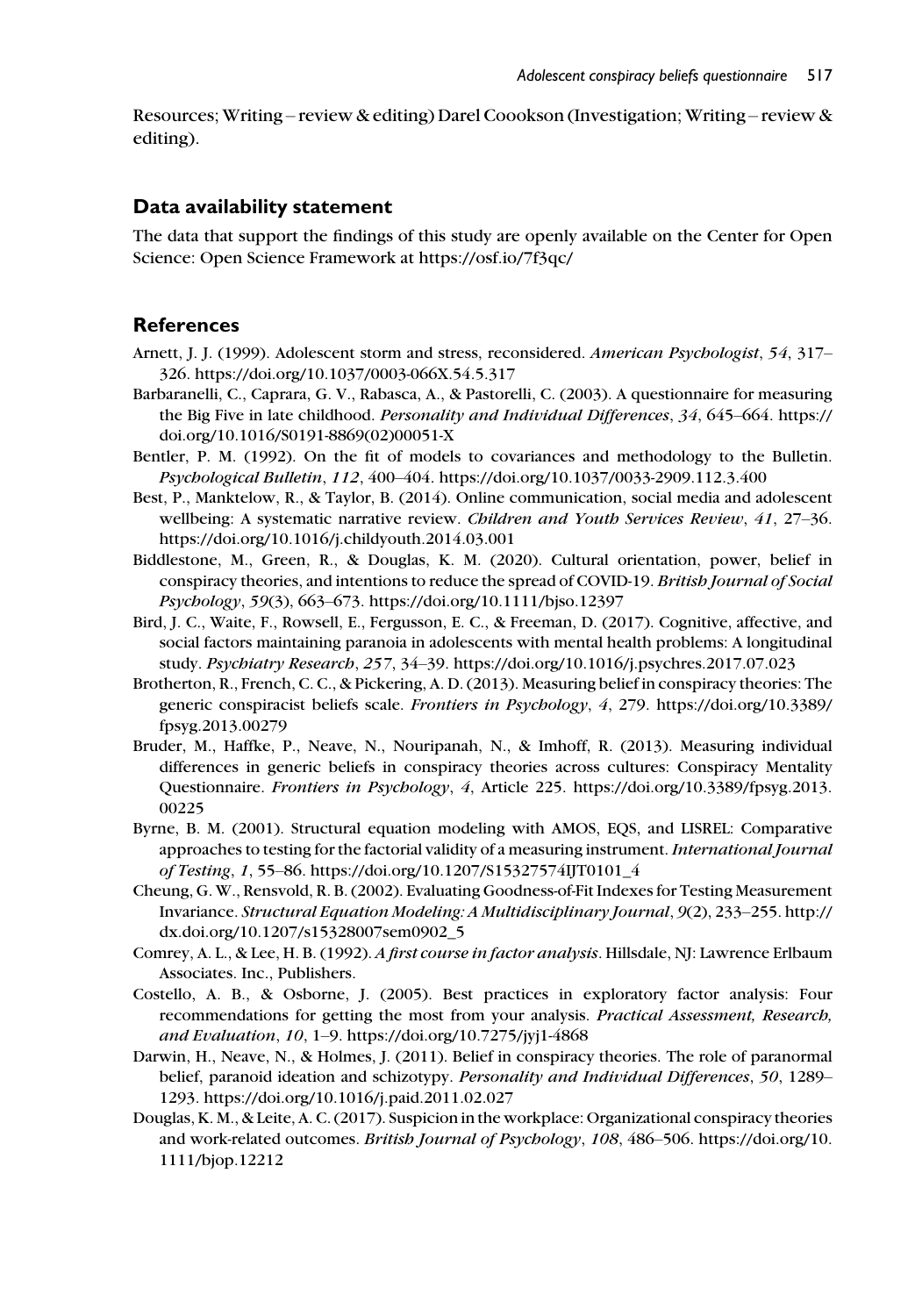- Douglas, K. M., & Sutton, R. M. (2011). Does it take one to know one? Endorsement of conspiracy theories is influenced by personal willingness to conspire. British Journal of Social Psychology, 50, 544–552.<https://doi.org/10.1111/j.2044-8309.2010.02018.x>
- Douglas, K. M., & Sutton, R. M. (2018). Why conspiracy theories matter: A social psychological analysis. European Review of Social Psychology, 29, 256–298. [https://doi.org/10.1080/](https://doi.org/10.1080/10463283.2018.1537428) [10463283.2018.1537428](https://doi.org/10.1080/10463283.2018.1537428)
- Douglas, K. M., Sutton, R. M., & Cichocka, A. (2017). The psychology of conspiracy theories. Current Directions in Psychological Science, 26, 538–542. [https://doi.org/10.1177/](https://doi.org/10.1177/0963721417718261) [0963721417718261](https://doi.org/10.1177/0963721417718261)
- Douglas, K. M., Uscinski, J. E., Sutton, R. M., Cichocka, A., Nefes, T., Ang, C. S., & Deravi, F. (2019). Understanding conspiracy theories. Political Psychology, 40, 3–35. [https://doi.org/10.1111/](https://doi.org/10.1111/pops.12568) [pops.12568](https://doi.org/10.1111/pops.12568)
- Franks, B., Bangerter, A., Bauer, M. W., Hall, M., & Noort, M. C. (2017). Beyond "monologicality"? Exploring Conspiracist Worldviews. Frontiers in Psychology, 8, 861. [https://doi.org/10.3389/](https://doi.org/10.3389/fpsyg.2017.00861) [fpsyg.2017.00861](https://doi.org/10.3389/fpsyg.2017.00861)
- Goertzel, T. (1994). Belief in conspiracy theories. Political Psychology, 15, 731–742. [https://doi.](https://doi.org/10.2307/3791630) [org/10.2307/3791630](https://doi.org/10.2307/3791630)
- Goreis, A., & Voracek, M. (2019). A systematic review and meta-analysis of psychological research on conspiracy beliefs: Field characteristics, measurement instruments, and associations with personality traits. Frontiers in Psychology, 10, 205.<https://doi.org/10.3389/fpsyg.2019.00205>
- Gowers, S. (2005). Development in adolescence. Psychiatry, 4(6), 6–9. [https://doi.org/10.1383/](https://doi.org/10.1383/psyt.4.6.6.66353) [psyt.4.6.6.66353](https://doi.org/10.1383/psyt.4.6.6.66353)
- Greenberger, E., Chen, C., Dmitrieva, J., & Farruggia, S. P. (2003). Item-wording and the dimensionality of the Rosenberg Self-Esteem Scale: Do they matter? Personality and Individual Differences, 35, 1241–1254. [https://doi.org/10.1016/S0191-8869\(02\)00331-8](https://doi.org/10.1016/S0191-8869(02)00331-8)
- Grzesiak-Feldman, M. (2013). The effect of high-anxiety situations on conspiracy thinking. Current Psychology, 32, 100–118.<https://doi.org/10.1007/s12144-013-9165-6>
- Hu, L. T., & Bentler, P. M. (1999). Cutoff criteria for fit indexes in covariance structure analysis: Conventional criteria versus new alternatives. Structural Equation Modeling: a Multidisciplinary Journal, 6, 1–55.<https://doi.org/10.1080/10705519909540118>
- Imhoff, R., & Bruder, M. (2014). Speaking (un-) truth to power: Conspiracy mentality as a generalised political attitude. European Journal of Personality, 28, 25–43. [https://doi.org/10.1002/per.](https://doi.org/10.1002/per.1930) [1930](https://doi.org/10.1002/per.1930)
- Jolley, D., & Douglas, K. M. (2014a). The social consequences of conspiracism: Exposure to conspiracy theories decreases intentions to engage in politics and to reduce one's carbon footprint. British Journal of Psychology, 105, 35–56.<https://doi.org/10.1111/bjop.12018>
- Jolley, D., & Douglas, K. M. (2014b). The effects of anti-vaccine conspiracy theories on vaccination intentions. PLoS One, 9, e89177.<https://doi.org/10.1371/journal.pone.0089177>
- Jolley, D., Douglas, K. M., Leite, A., & Schrader, T. (2019). Belief in conspiracy theories and intentions to engage in everyday crime. British Journal of Social Psychology, 58(3), 534–549. <https://doi.org/10.1111/bjso.12311>
- Jolley, D., Mari, S., & Douglas, K. M. (2020). Consequences of conspiracy theories. In M. Butter & P. Knight (Eds.), Routledge handbook of conspiracy theories, (pp. 231-241). London, UK: Routledge.
- Jolley, D., Meleady, R., & Douglas, K. M. (2020). Exposure to intergroup conspiracy theories promotes prejudice which spreads across groups. British Journal of Psychology, 111(1), 17– 35.<https://doi.org/10.1111/bjop.12385>
- Kofta, M., Soral, W., & Bilewicz, M. (2020). What breeds conspiracy antisemitism? The role of political uncontrollability and uncertainty in the belief in Jewish conspiracy. Journal of Personality and Social Psychology, 118, 900–918.<https://doi.org/10.1037/pspa0000183>
- Kramer, R. M. (1994). The sinister attribution error. Motivation and Emotion, 18, 199–230. [https://](https://doi.org/10.1007/BF02249399) [doi.org/10.1007/BF02249399](https://doi.org/10.1007/BF02249399)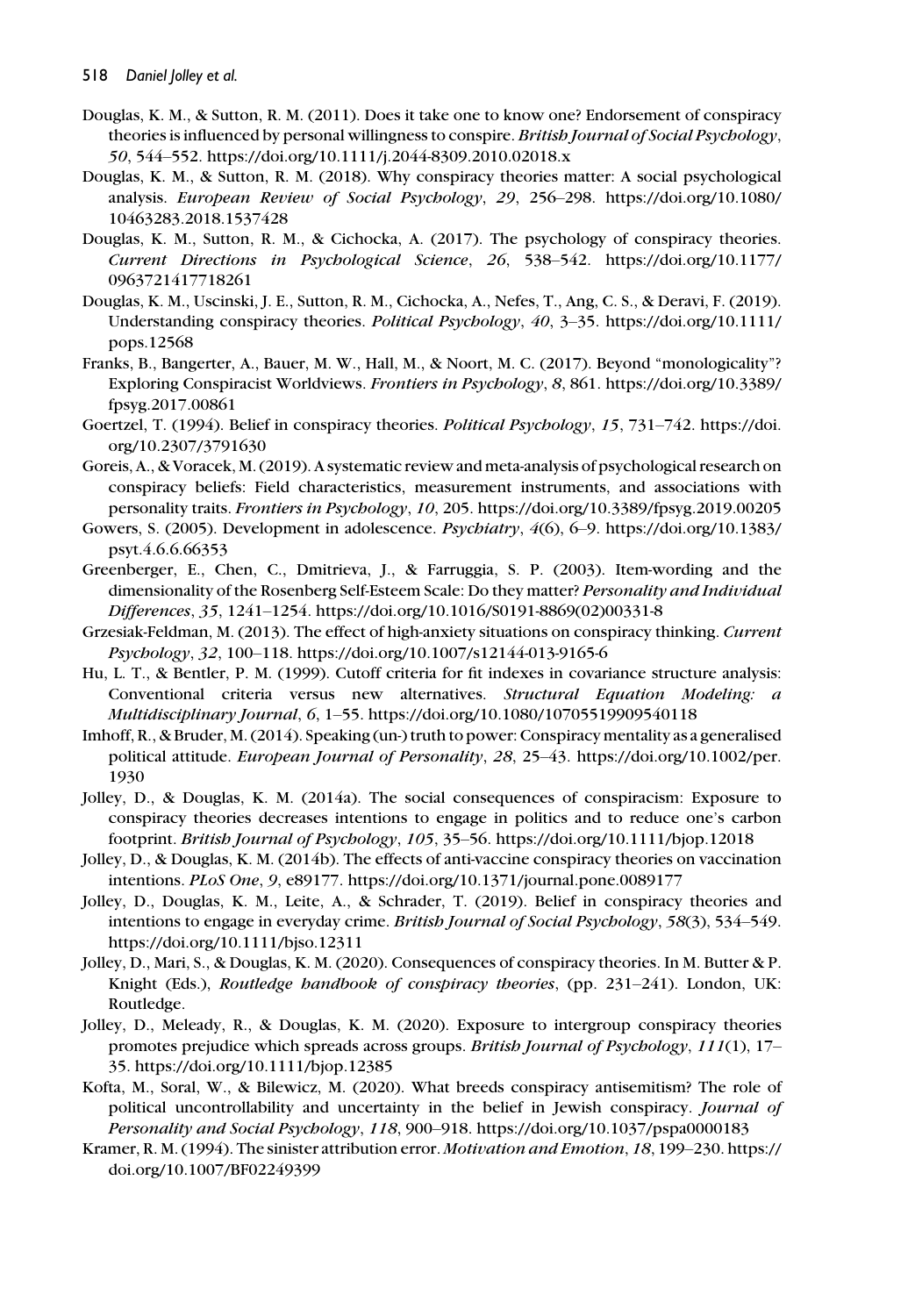- Lantian, A., Muller, D., Nurra, C., & Douglas, K. M. (2016). Measuring belief in conspiracy theories: Validation of a French and English single-item scale. International Review of Social Psychology, 29, 1–14.<https://doi.org/10.5334/irsp.8>
- Lantian, A., Muller, D., Nurra, C., & Douglas, K. M. (2017). I know things they don't know! The role of need for uniqueness in belief in conspiracy theories. Social Psychology, 48, 160–173. [https://](https://doi.org/10.1027/1864-9335/a000306) [doi.org/10.1027/1864-9335/a000306](https://doi.org/10.1027/1864-9335/a000306)
- Leman, P. J., & Cinnirella, M. (2013). Beliefs in conspiracy theories and the need for cognitive closure. Frontiers in Psychology, 4, 378.<https://doi.org/10.3389/fpsyg.2013.00378>
- Lougheed, J. P., & Hollenstein, T. (2012). A limited repertoire of emotion regulation strategies is associated with internalizing problems in adolescence. Social Development, 21, 704–721. <https://doi.org/10.1111/j.1467-9507.2012.00663.x>
- Marchi, R. (2012). With Facebook, blogs, and fake news, teens reject journalistic "objectivity". Journal of Communication Inquiry, 36, 246–262. [https://doi.org/10.1177/](https://doi.org/10.1177/0196859912458700) [0196859912458700](https://doi.org/10.1177/0196859912458700)
- Marsh, H. W., Wen, Z., & Hau, K. (2004). Structural equation models of latent interactions: Evaluation of alternative estimation strategies and indicator construction. Psychological Methods, 9(3), 275–300.<https://doi.org/10.1037/1082-989X.9.3.275>
- O'Connor, B. P. (2000). SPSS and SAS programs for determining the number of components using parallel analysis and Velicer's MAP test. Behavior Research Methods, Instrumentation, and Computers, 32, 396–402.<https://doi.org/10.3758/BF03200807>
- Ofcom. (2018). News Consumption in the UK: 2018. Retrieved from: [https://www.ofcom.org.uk/](https://www.ofcom.org.uk/__data/assets/pdf_file/0024/116529/news-consumption-2018.pdf) [\\_\\_data/assets/pdf\\_file/0024/116529/news-consumption-2018.pdf](https://www.ofcom.org.uk/__data/assets/pdf_file/0024/116529/news-consumption-2018.pdf)
- Ronald, A., Sieradzka, D., Cardno, A. G., Haworth, C. M., McGuire, P., & Freeman, D. (2014). Characterization of psychotic experiences in adolescence using the specific psychotic experiences questionnaire: Findings from a study of 5000 16-year-old twins. Schizophrenia Bulletin, 40, 868–877.<https://doi.org/10.1093/schbul/sbt106>
- Schreiber, J. B., Nora, A., Stage, F. K., Barlow, E. A., & King, J. (2006). Reporting structural equation modeling and confirmatory factor analysis results: A review. The Journal of Educational Research, 99, 323–338.<https://doi.org/10.3200/JOER.99.6.323-338>
- Schumacker, R., & Lomax, R. (2015). A beginner's guide to structural equation modeling: Third edition (Vol. III). New York, NY: Routledge.
- Soto, C. J., John, O. P., Gosling, S. D., & Potter, J. (2011). Age differences in personality traits from 10 to 65: Big Five domains and facets in a large cross-sectional sample. Journal of Personality and Social Psychology, 100, 330–348.<https://doi.org/10.1037/a0021717>
- Stanovich, K. E., & West, R. F. (2000). Individual differences in reasoning: Implications for the rationality debate? Behavioral and Brain Sciences, 23, 645–665. [https://doi.org/10.1017/](https://doi.org/10.1017/S0140525X00003435) [S0140525X00003435](https://doi.org/10.1017/S0140525X00003435)
- Swami, V., Chamorro-Premuzic, T., & Furnham, A. (2010). Unanswered questions: A preliminary investigation of personality and individual difference predictors of 9/11 conspiracist beliefs. Applied Cognitive Psychology, 24, 749–761.<https://doi.org/10.1002/acp.1583>
- Tabachnick, B. G., & Fidell, L. S. (2007). Experimental designs using ANOVA. Belmont, CA: Thomson/Brooks/Cole.
- Tabachnick, B. G., & Fidell, L. S. (2013). Using multivariate statistics (6th Education). London, UK: Pearson.
- van de Schoot, R., Lugtig, P., Hox, J. (2012). A checklist for testing measurement invariance. European Journal of Developmental Psychology, 9(4), 486–492. [http://dx.doi.org/10.1080/](http://dx.doi.org/10.1080/17405629.2012.686740) [17405629.2012.686740](http://dx.doi.org/10.1080/17405629.2012.686740)
- van Prooijen, J.-W., & Douglas, K. M. (2017). Conspiracy theories as part of history: The role of societal crisis situations. Memory Studies, 10, 323–333. [https://doi.org/10.1177/](https://doi.org/10.1177/1750698017701615) [1750698017701615](https://doi.org/10.1177/1750698017701615)
- van Prooijen, J. W., Douglas, K. M., & De Inocencio, C. (2018). Connecting the dots: Illusory pattern perception predicts belief in conspiracies and the supernatural. European Journal of Social Psychology, 48, 320–335.<https://doi.org/10.1002/ejsp.2331>